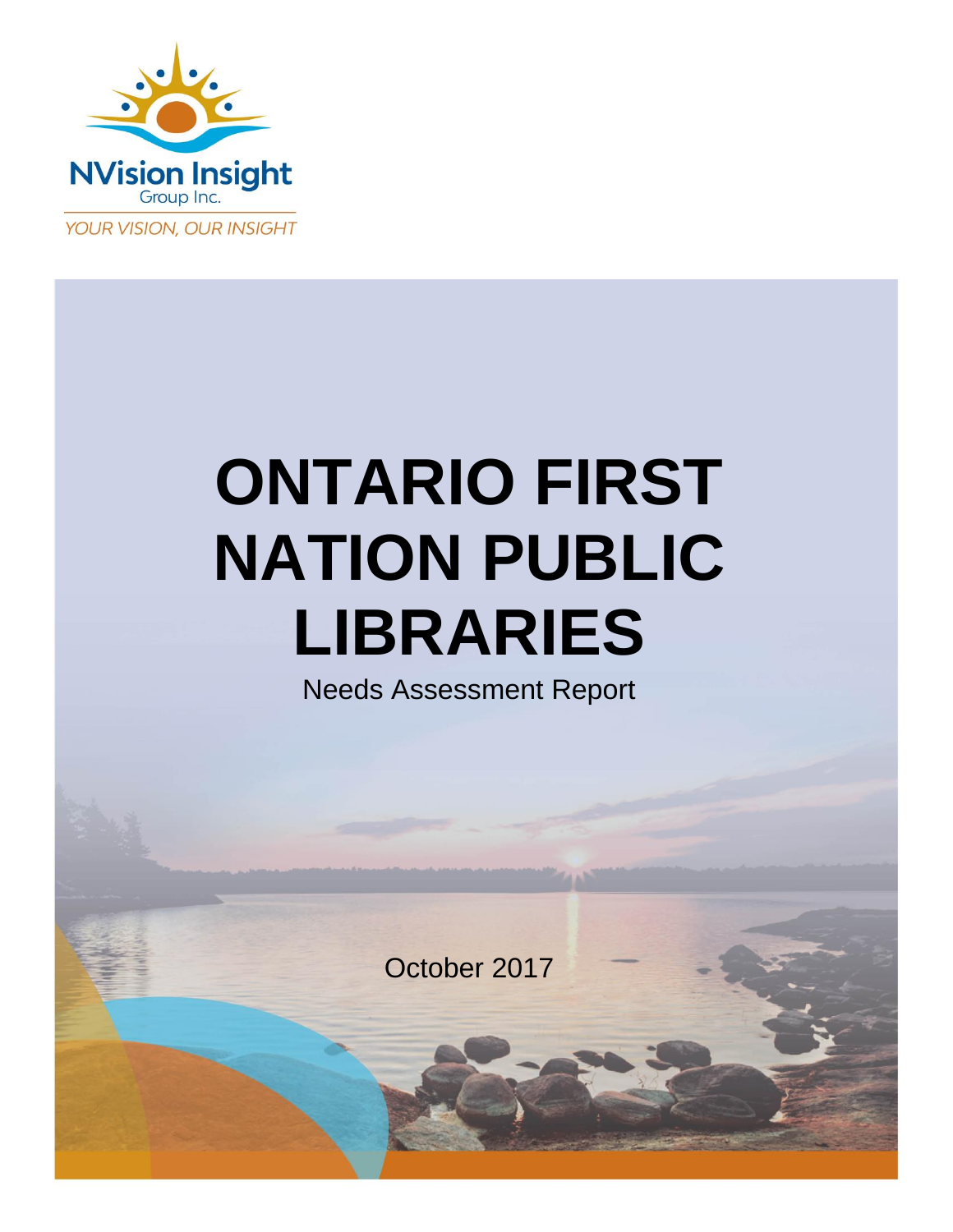# **Acknowledgements**

NVision Insight Group would like to thank all of the First Nation Public Library (FNPL) staff members, Elders, Band Councillors and others who participated in this Needs Assessment. FNPL staff members diligently support their community libraries to improve the lives of First Nation community members across the province. This document reflects their valuable input. Thank you to staff members from the following libraries:

Alderville First Nation Public Library Algonquins of Pikwakanagan Public Library Atikameksheng Anishnawbek FN Public Library Beausoleil First Nation Big Grassy First Nation Community Library Bkejwanong First Nation Public Library Chippewas of Georgina Island First Nation Public Library Chippewas of Kettle and Stony Point First Nation Public Library Chippewas of Nawash Library Chippewas of Rama Public Library Chippewas of the Thames First Nation Library and Resource Centre Curve Lake First Nation Public Library Delaware First Nation Library Dokis First Nation Public Library Garden River First Nation Public Library Henvey Inlet First Nation Public Library Iskatewizaagegan First Nation Public Library Kanhiote-Tyendinaga Territory First Nation Public Library Magnetawan First Nation Public Library

Mattagami First Nation Public Library M'Chigeeng First Nation Public Library Michipicoten First Nation Public Library Mississauga First Nation Public Library Mississaugas of Scugog Island First Nation Library Naotkamegwanning First Nation Public Library Nipissing First Nation Public Library Ojibway of Onigaming First Nation Ojibways of Pic River First Nation Public Library Rainy River First Nation Public Library Sagamok Anishnawbek First Nation Public Library Serpent River First Nation Public Library Shawanaga First Nation Public Library Sheshegwaning First Nation Public Library Six Nations Public Library Temagami First Nation Public Library Thessalon First Nation Public Library Wahta Mohawk First Nation Public Library Wasauksing First Nation Public Library Whitefish River First Nation Wikwemikong First Nation Public Library

NVision Insight Group would also like to thank the First Nation Strategic Action Group for their insight into research tools and Christine Vidt and Susan McMurray from the Ministry of Tourism, Culture and Sport for guiding this project.

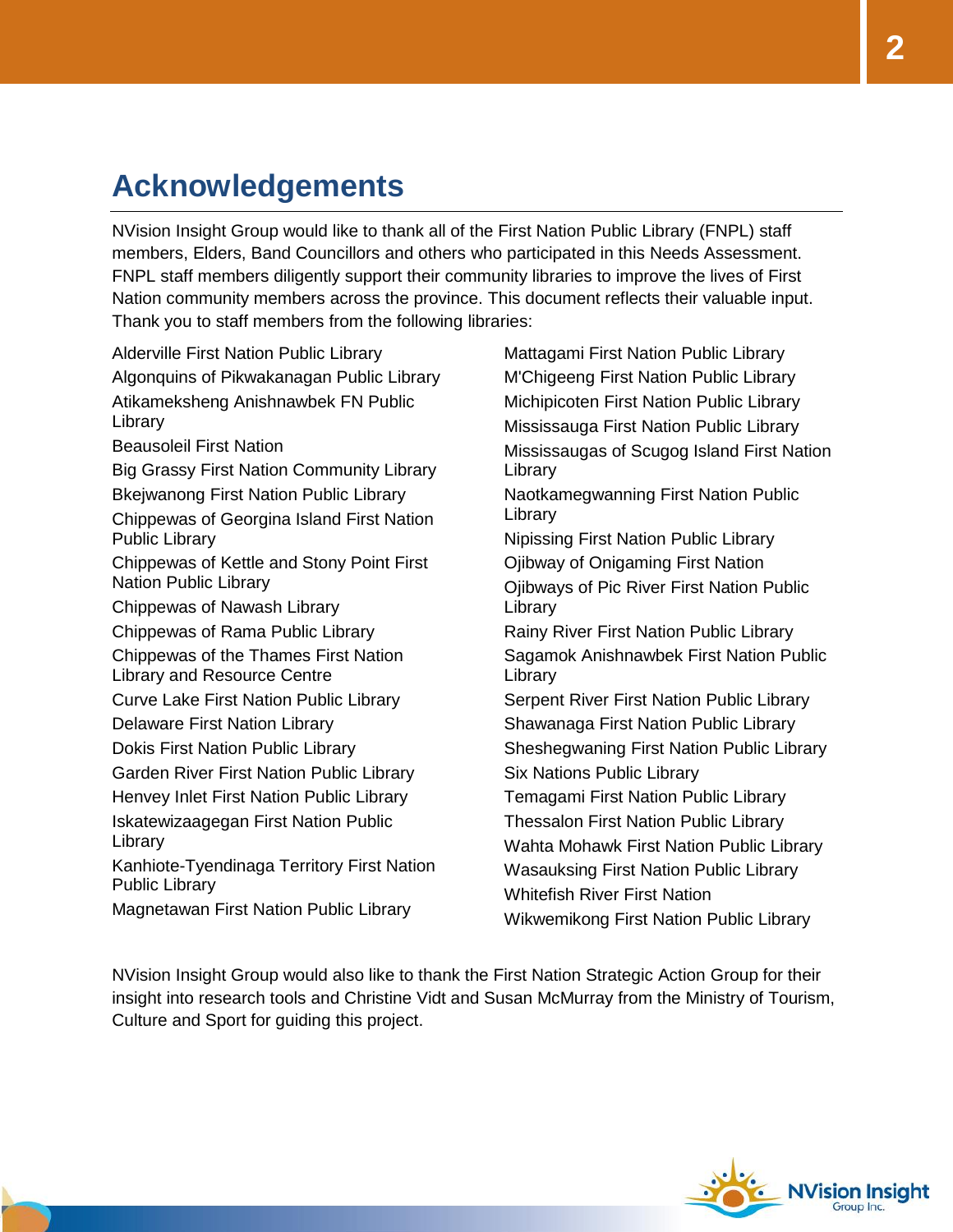# **Table of Contents**

| 1            |       |                                                                        |  |
|--------------|-------|------------------------------------------------------------------------|--|
|              |       |                                                                        |  |
|              |       |                                                                        |  |
|              |       |                                                                        |  |
|              |       |                                                                        |  |
|              |       |                                                                        |  |
| $\mathbf{2}$ |       |                                                                        |  |
|              |       |                                                                        |  |
|              |       |                                                                        |  |
|              |       |                                                                        |  |
|              |       |                                                                        |  |
| 3            |       | Overview of Ontario First Nation Public Libraries (Research Results)12 |  |
|              | 3.1.1 |                                                                        |  |
|              | 3.1.2 |                                                                        |  |
|              | 3.1.3 |                                                                        |  |
|              | 3.1.4 |                                                                        |  |
|              | 3.1.5 |                                                                        |  |
|              | 3.1.6 |                                                                        |  |
|              | 3.1.7 |                                                                        |  |
|              | 3.1.8 |                                                                        |  |
| 4            |       | Barriers and Challenges Experienced by FNPLs (Research Results)17      |  |
|              | 4.1.1 |                                                                        |  |
|              | 4.1.2 |                                                                        |  |
|              | 4.1.3 |                                                                        |  |
|              | 4.1.4 |                                                                        |  |
|              | 4.1.5 |                                                                        |  |
|              | 4.1.6 |                                                                        |  |
|              | 4.1.7 |                                                                        |  |
| 5            |       |                                                                        |  |

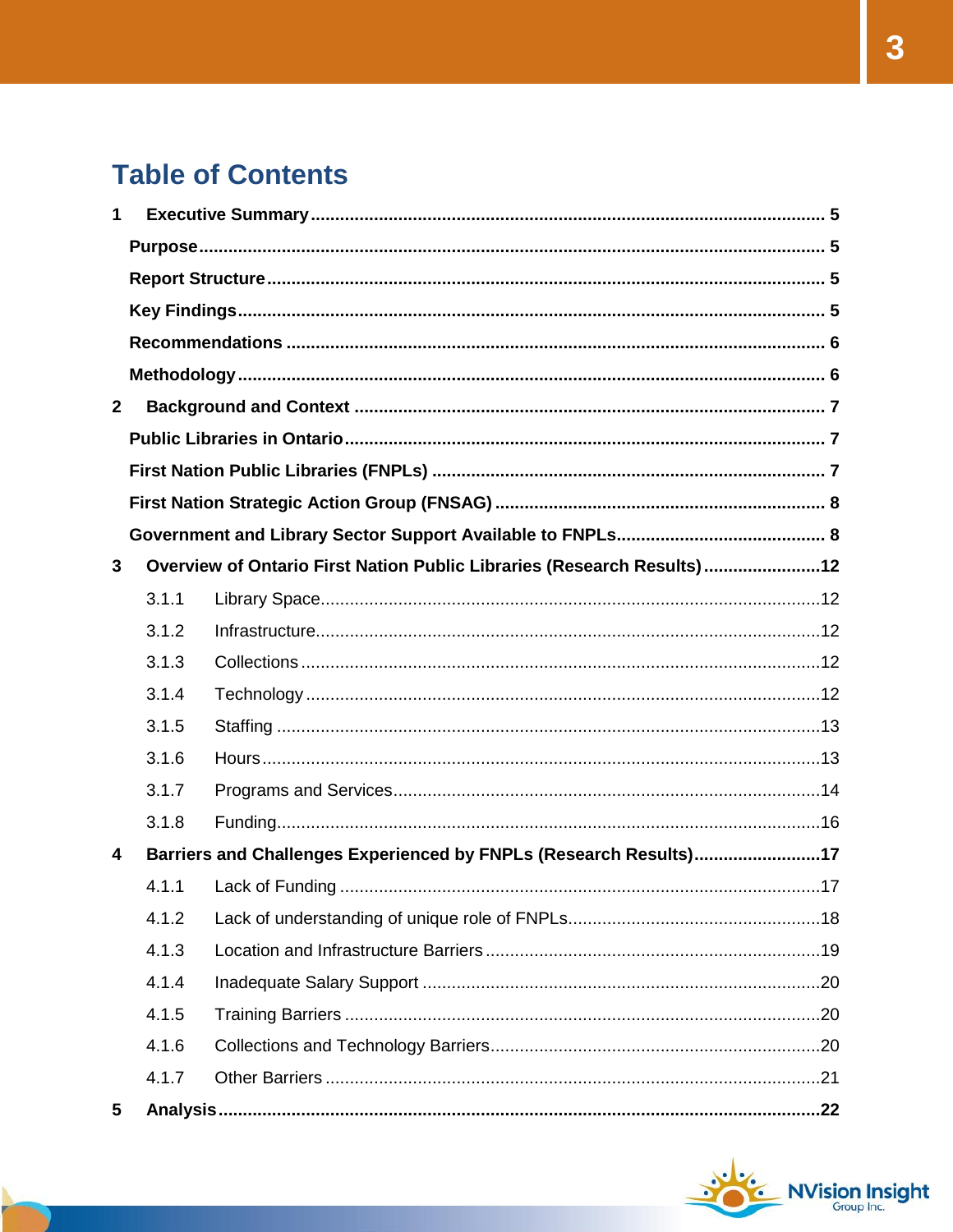| 6 |                                                                                        |
|---|----------------------------------------------------------------------------------------|
|   | Recommendation #1: Improve funding structures, formulas and supports 26                |
|   | Recommendation #1 a): Implement a new funding structure and process26                  |
|   | Recommendation #1 b): Consider other funding formulas for operational funding26        |
|   | Recommendation #1 c): Provide funding support for additional staff. 26                 |
|   | Recommendation #2: Support the preservation and revitalization of First Nation         |
|   |                                                                                        |
|   | Recommendation #3 a): Bring northern and southern library staff together more          |
|   | Recommendation #3 b): Coordinate with other Ontario ministries and the federal         |
|   | Recommendation #3 c): Advocate for and support broadband Internet access for all First |
|   | Recommendation #4: Streamline and simplify reporting processes and expand eligible     |
|   |                                                                                        |
| 7 |                                                                                        |
| 8 |                                                                                        |

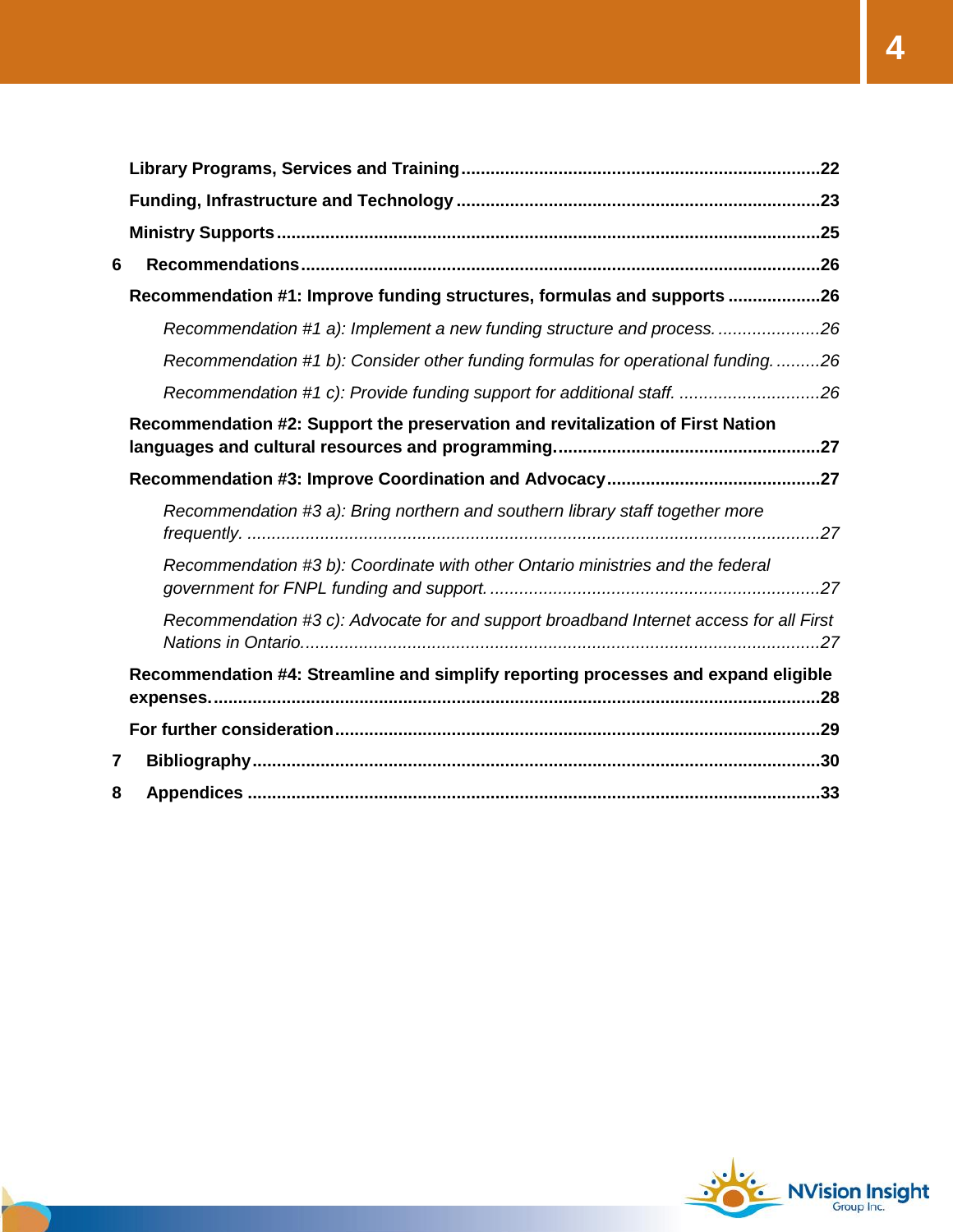# <span id="page-4-0"></span>**1 Executive Summary**

#### <span id="page-4-1"></span>*Purpose*

This report provides the results of a project to assess the needs of Ontario's First Nation Public Libraries (FNPLs). NVision Insight Group conducted this Needs Assessment between September 2016-February 2017 under the direction of the Ontario Ministry of Tourism, Culture and Sport (MTCS).

MTCS contracted with NVision Insight Group in order to implement a commitment in the *Ontario Culture Strategy* (released July 2016) to "work with FNPLs to better understand their unique needs and identify opportunities for responding through improved supports" (Government of Ontario, p. 20).

The Culture Strategy commitment followed a 2015 project led by the MTCS Parliamentary Assistant to "assist with continuing to build partnerships and engage Aboriginal communities across the province to support Aboriginal community access to recreation opportunities and libraries," which recommended the Ministry undertake a Needs Assessment.

#### <span id="page-4-2"></span>*Report Structure*

This report contains the following sections:

- Executive Summary
- Background and Context
- Overview of Ontario First Nation Public Libraries (Research Results)
- **•** Barriers and Challenges Experienced by FNPLs (Research Results)
- Analysis
- Recommendations
- Bibliography
- Appendices

### <span id="page-4-3"></span>*Key Findings*

The research indicated that FNPLs function as vital community hubs that are safe spaces for community members. The research indicated that support for language and culture revitalization is a priority for First Nation communities and that FNPLs see themselves as well positioned to play a role in this area. FNPLs support community literacy, provide First Nation-specific and Indigenous resources and encourage literacy and reading among children and youth.

The research indicated FNPLs face the following challenges and barriers:

- Lack of funding
- Inadequate Salary Support
- Lack of Understanding of FNPLs' Unique Role

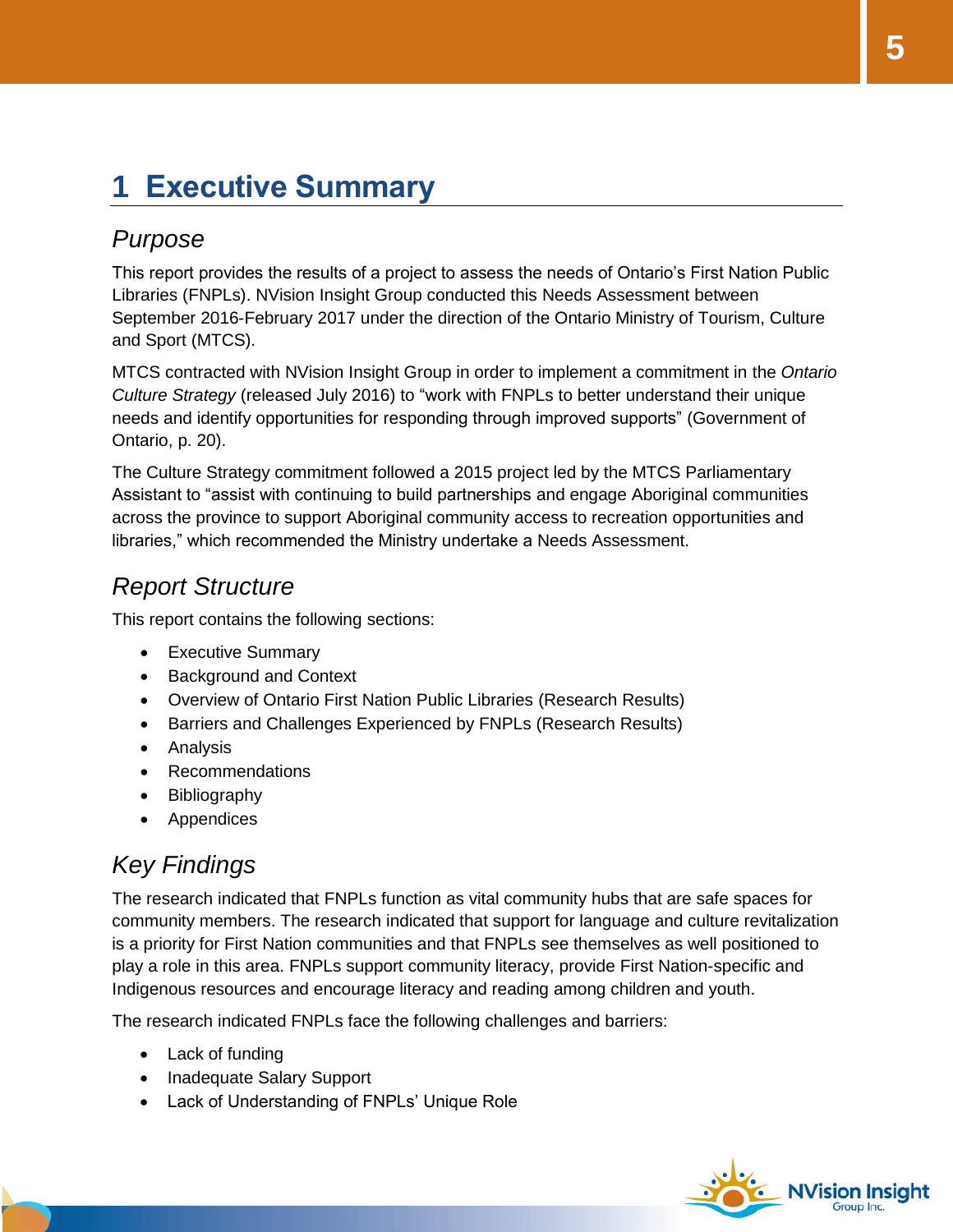- Geographic and Infrastructure Barriers
- Training Barriers
- Collections and Technology Barriers

#### <span id="page-5-0"></span>*Recommendations*

This report provides recommendations grouped into four themes:

- 1. Improved funding structures, formulas and supports
	- a) Implement a new funding structure and process
	- b) Consider other funding for operational funding
	- c) Provide funding support for additional staff
- 2. Support the management, preservation and revitalization of First Nation languages and cultural resources and programming
- 3. Improved Coordination and Advocacy
	- a) Bring northern and southern library staff together more frequently
	- b) Coordinate with other Ontario Ministries and the Federal government for funding and support to FNPLs
	- c) Advocate for and support broadband Internet access for all First Nations in Ontario
- 4. Streamline and simplify reporting processes and expand eligible expenses.

#### <span id="page-5-1"></span>*Methodology*

Forty (40) FNPLs participated in the project. The work consisted of:

- A review of all relevant documents, statistics and reports related to FNPLs
- Organizing and facilitating Needs Assessment meetings:
	- o Southern FNPLs in Alderville First Nation on September 13, 2016 (libraries represented  $= 10$ ) and
	- $\circ$  Northern FNPLs in Sudbury on September 19, 2016 (libraries represented = 16)
- Conducting follow up phone interviews with FNPL representatives who were unable to attend the northern or southern meetings (total interviews conducted  $= 16$ )
- Creating and conducting an online survey for FNPLs to prioritize needs expressed during the meetings and interviews (total survey responses received = 29)
- Holding several teleconference meetings with the First Nation Strategic Advisory Group (FNSAG) to discuss methods, initial findings, and receive feedback and clarification and
- Submitting a Needs Assessment report to the ministry.

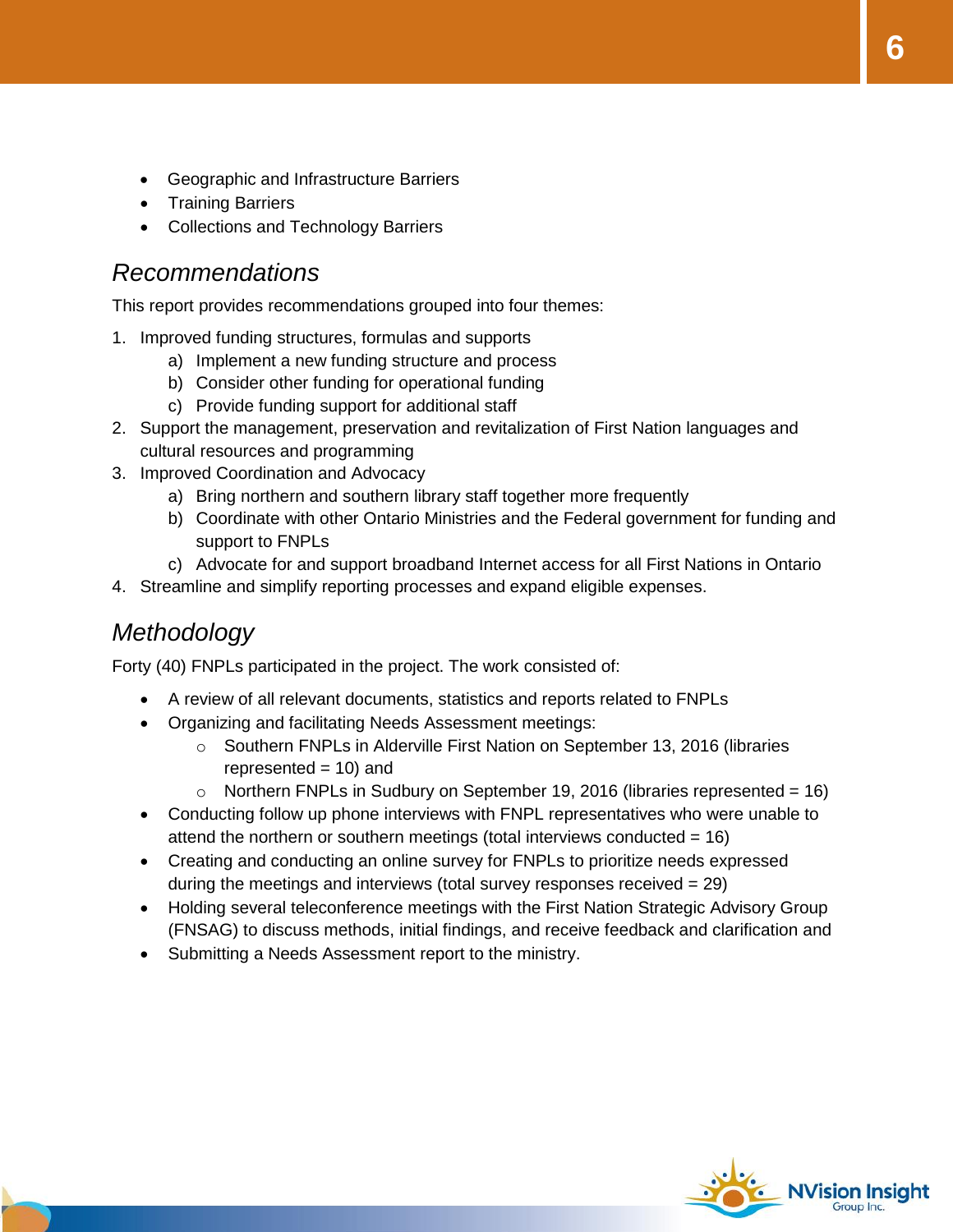# <span id="page-6-0"></span>**2 Background and Context**

### <span id="page-6-1"></span>*Public Libraries in Ontario*

Public libraries offer access to library services for 99.34% of Ontarians. In total, 444 municipalities offer public library service through 1,157 service outlets (Federation of Ontario Public Libraries, 2015).

The Ontario Ministry of Tourism, Culture and Sport (MTCS) is responsible for administering the *Public Libraries Act* and statutory grants under the Act. MTCS provides operating grants to all libraries in Ontario through Public Library Boards and First Nation Bands, as well as for municipalities, Local Service Boards or First Nations that establish a contract for library service with a neighbouring public library board.

Ontario is the only province that recognizes First Nation Public Libraries in its *Public Libraries Act.*

MTCS develops library policy, funds Ontario's library service agencies (Southern Ontario Library Service and Ontario Library Service-North), builds relationships with the Ontario Library Association (OLA) and the Federation of Ontario Public Libraries (FOPL), publishes the annual Ontario Public Library Statistics, delivers the annual Ontario Public Library Awards and attends the First Nations Public Library Week.

#### <span id="page-6-2"></span>*First Nation Public Libraries (FNPLs)*

 $\overline{a}$ 

There are 133 First Nations in Ontario and 46 FNPLs, 45 of which received support from MTCS in 2015-16. 1

FNPLs exist in all regions of the province from Sachigo Lake First Nation in the north, to Delaware Nation in the south; from Iskatewizaagegan First Nation in the west, to Mohawk Nation of Akwesasne in the east.

While all FNPLs share some features – such as having books and e-resources – there is significant diversity among them.

FNPLs, for example, serve communities both large and small. Michipicoten First Nation has a FNPL and less than 75 on-reserve residents; Six Nations of the Grand River, at the other end of the scale, has an on-reserve population of more than 12,000. More than 80% serve a First Nation with a population of less than 1,000.

<sup>1</sup> The remaining First Nations in Ontario have the ability to establish a public library and apply for funding from MTCS, but they have not. First Nations without FNPLs are not the subject of this Needs Assessment.

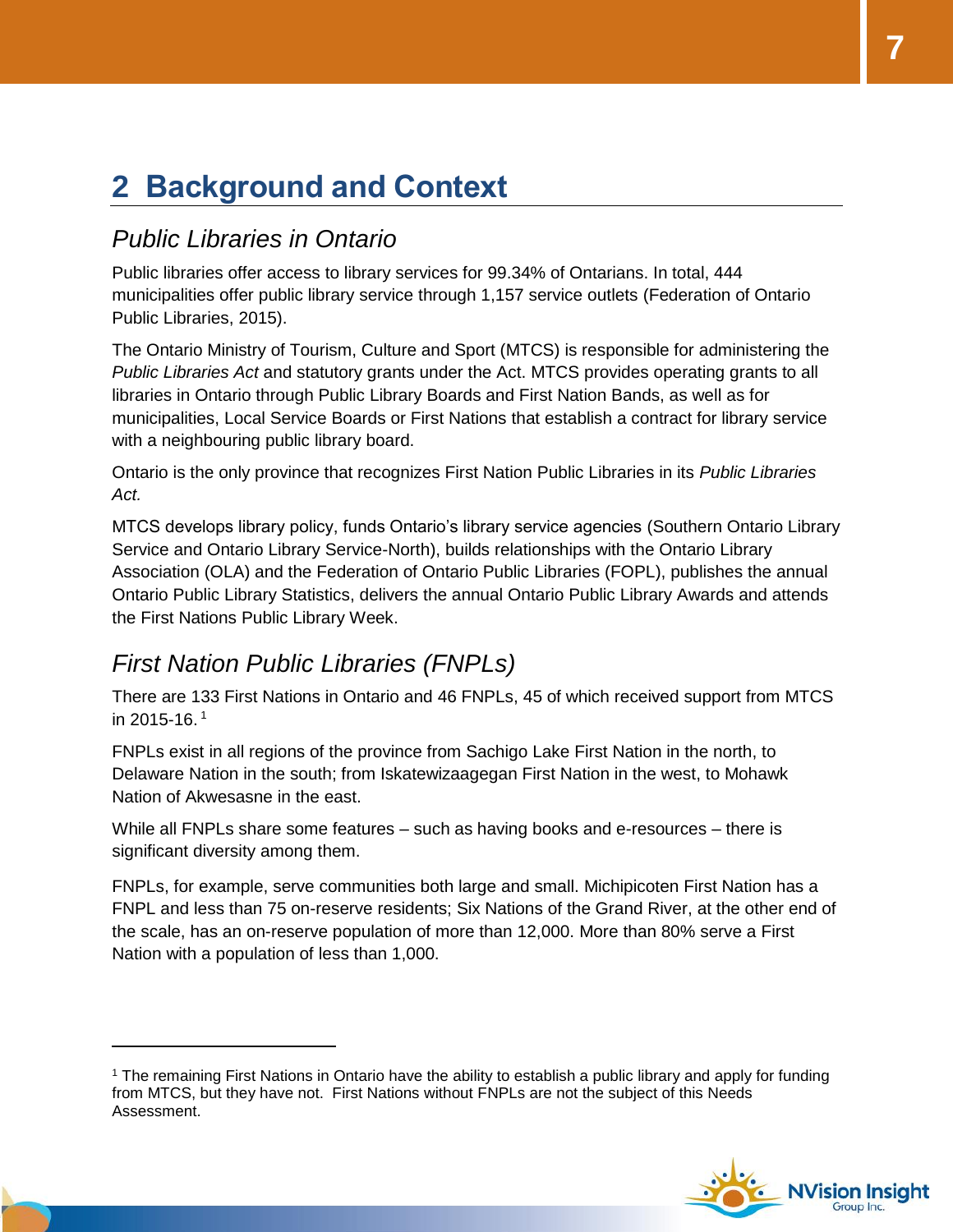### <span id="page-7-0"></span>*First Nation Strategic Action Group (FNSAG)*

The First Nation Strategic Action Group (FNSAG) is a committee of FNPL representatives that meet quarterly to coordinate the development and execution of key goals and initiatives that supports the growth and sustainability of FNPLs in Ontario. Membership consists of two representatives from the north and two from the south. It also includes one management representative from each of Southern Ontario Library Service (SOLS) and Ontario Library Services North (OLS-N). The SOLS and OLS-N representatives are non-voting members.

The responsibilities of FNSAG are to:

- Coordinate advocacy for sustainable funding from communities, private, federal and provincial sources
- Work with First Nation communities to develop goals, strategic direction and key priorities
- Monitor and document the success of each goal and
- Coordinate and track work at the community and agency level.

#### <span id="page-7-1"></span>*Government and Library Sector Support Available to FNPLs*

#### *2.1.1.1 Public Library Operating Grant (PLOG)*

The PLOG is mandated by the *Public Libraries Act* and funding goes to "an Indian band or a local service board that has established a public library" (p. Section 30 (4)). This is an annual grant.

PLOG funding provided to FNPLs is calculated on a per capita basis based on Statistics Canada population data (circa 1998). This is a set formula of \$1.50 per capita. (Municipal public library boards receive their PLOG grant based on a per household rate of \$4.80 in rural areas and \$4.08 in urban areas).

In 2015-16, 45 FNPLs received a total of \$123,186 through this grant. The highest grant amount was \$28,947 and the lowest amount was \$197.

In 2015-16, these same 45 FNPLs also received an additional \$90,000 in one-time operational funding (\$2,000 each).

#### *2.1.1.2 First Nations Salary Supplement (FNSS)*

FNPLs currently receiving PLOG, and that have met all program terms and conditions, may also apply for the FNSS, which provides \$13,000 per FNPL that must be used for salary and wage support. This is an annual grant.

In 2015-16, 43 FNPLs received a total of \$559,000 through the FNSS. In some cases, this is the only salary funding available to an FNPL.



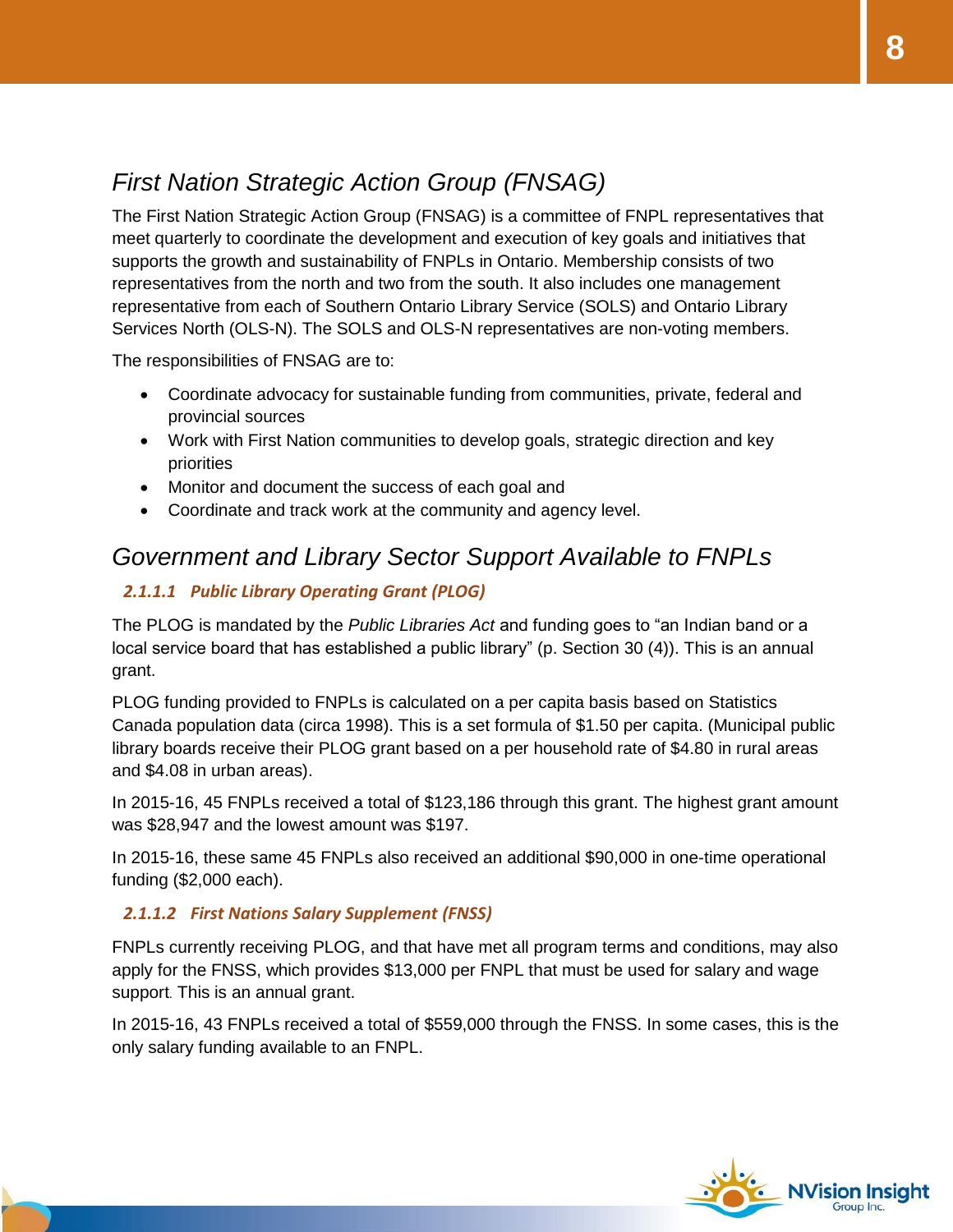#### *2.1.1.3 Ontario Libraries Capacity Fund – Information Technology and Service Capacity (OLCF-ITS)*

This was a three-year fund (2014-15 to 2016-17) that helped libraries improve and expand Internet and wireless services, develop user-friendly websites, and enhance collections development including books and e-books. In 2015-16, 35 FNPLs received a total of \$121,396 in OLCF-ITS funding. The highest grant amount was \$10,097 and the minimum \$2,500. Fiscal year 2016-17 was the final year of this program.<sup>2</sup>

#### *2.1.1.4 Connectivity Funding*

MTCS has a connectivity program that supports Internet connectivity in public libraries, including FNPLs. In 2015-16, MTCS provided \$28,308.51 to 17 FNPLs in Connectivity Funding. The grant amount ranged from \$204 to \$4,353.

#### *2.1.1.5 MTCS Staff Support*

MTCS library program staff provide regular support to public libraries, including FNPLs. This includes in-person training on Grants Ontario as well as guidance on library grant application processes, the annual survey of library statistics and the *Public Libraries Act*.

#### *2.1.1.6 Ontario Library Services-North and Southern Ontario Library Service*

MTCS has two transfer payment agencies – Southern Ontario Library Service (SOLS) and Ontario Library Services-North (OLS-N) – that support all public libraries in Ontario, including FNPLs. MTCS provides the majority of funding support to these organizations (in 2015-16, \$1.66M to OLS-N and \$3.3M to SOLS).

Currently, OLS-N supports 28 FNPLs and SOLS supports 18 FNPLs (Data Catalogue-Ontario public library statistics, 2015). The organizations have staff dedicated to supporting FNPLs.

OLS-N and SOLS work collaboratively on a number of services for FNPLs including:

- support with reporting
- training

 $\overline{a}$ 

- funding administration (e.g., Connectivity Funding)
- facilitating access to shared collection and material pools and
- supporting networking and information sharing.

SOLS leads the First Nation Community Reads program. OLS-N leads FNPL Week and hosts two annual gatherings for northern FNPLs. OLS-N has an "Establishing a Public Library in a First Nation Community" toolkit. OLS-N has an online Indigenous languages portal.

 $2$  On June 22, 2017, MTCS announced a new program to help people access to technology, digital services and training opportunities at public libraries in towns, cities and Indigenous communities across the province. [https://news.ontario.ca/mtc/en/2017/06/ontario-increasing-access-to-technology-at-public](https://news.ontario.ca/mtc/en/2017/06/ontario-increasing-access-to-technology-at-public-libraries.html)[libraries.html](https://news.ontario.ca/mtc/en/2017/06/ontario-increasing-access-to-technology-at-public-libraries.html)

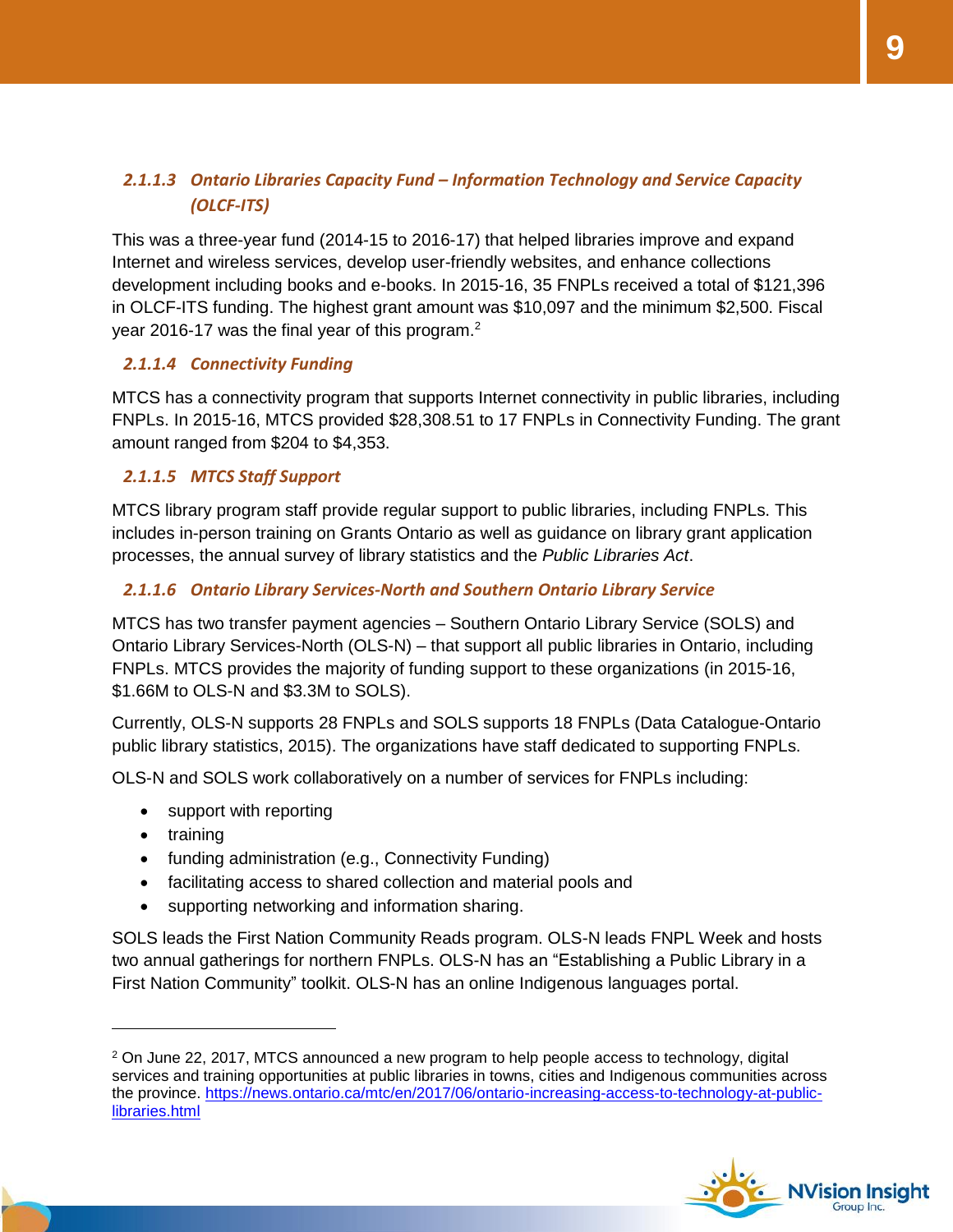#### *2.1.1.7 The Ontario Library Association (OLA)*

The largest library association in Canada, the OLA is a non-profit organization that provides learning and networking opportunities for library staff and supporters. MTCS provides an annual transfer payment of \$40,600 to support this organization. To strengthen FNPLs in Ontario:

- The OLA has an Indigenous Task Group to raise awareness about issues pertaining to FNPL services. The Task Group also works to ensure that communities are aware of funding opportunities and other supports for establishing libraries on reserve.
- OLA provides financial support to First Nations Community Reads and First Nations Public Library Week.
- OLA founded the Grace Buller Aboriginal Student Scholarship at the University of Toronto, which provides financial support to an Indigenous student to study in the Master of Information program at the University of Toronto.
- OLA coordinates the Forest of Reading, Canada's largest reading program for young people, which has provided thousands of new and recently published books to FNPLs (and other First Nations without a public library), particularly in northern Ontario.
- OLA features an Indigenous stream at its annual Super Conference. This includes an Indigenous spotlight speaker, an Indigenous libraries luncheon, and reducing or waiving the registration fee to the conference for First Nations delegates.

OLA partnered with the SOLS and OLS-N to host a provincial gathering of FNPLs in May 2017, which also included First Nation staff and community members. Draft results of this Needs Assessment were shared at the gathering, and MTCS staff provided training on Grants Ontario and the administration of MTCS library grants.

#### *2.1.1.8 The Federation of Ontario Public Libraries (FOPL)*

FOPL is a membership-funded organization that represents Ontario's public library system and "ensures that funders and decision-makers know the full breadth and depth of the role of public libraries in Ontario and advocates for the needs, support, programs and resources to continue to make a difference for all Ontarians."

FOPL provides free membership to all FNPLs in Ontario, and has a First Nations Caucus that seeks to support access to library services for First Nations. The federation also produces statistics and reports on FNPLs across the province. FOPL is advocating for broadband access for all FNPLs across Ontario.

FOPL includes First Nation perspectives in all of their plans, documents and papers including:

- Ontario's First Culture Strategy 2016 Discussion Paper
- Public Library Program Funding Review 2017 Discussion Paper
- Cabinet Task Force on Community Hubs 2016-17 Discussion paper
- Municipal Act Review 2016
- 2105, 2016 and 2017 Provincial Budget Consultations submissions
- Queen's Park Library Day meetings annually

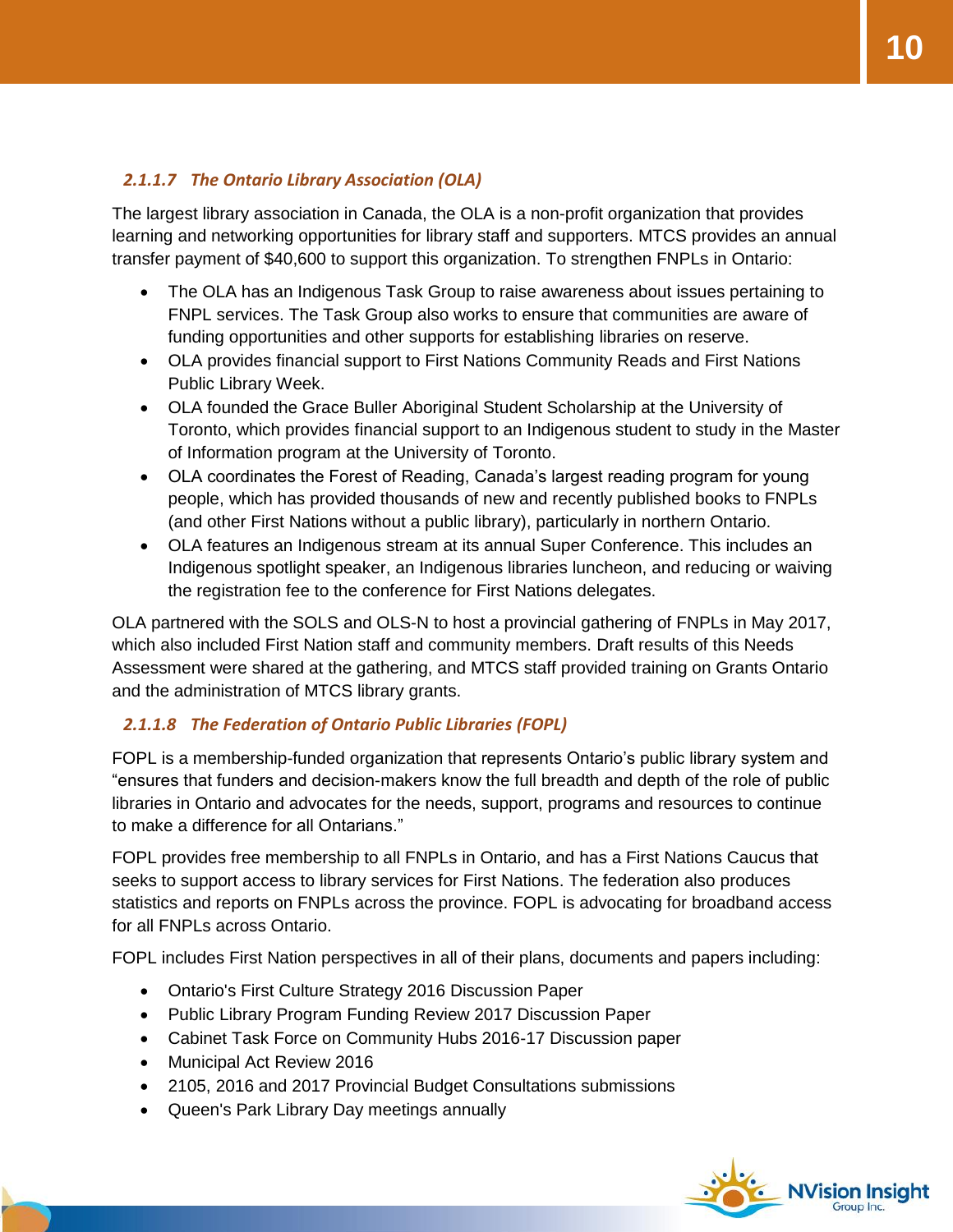#### *2.1.1.9 National Aboriginal Library Association*

The National Aboriginal Library Association is the new name of the National Aboriginal Public Libraries Organization. This new association developed a three-year business plan in 2016.

The new association came out of the National Reading Campaign, which promotes literacy in Canada and recognized the need for Indigenous specific programs and services. The National Reading Campaign struck an Indigenous committee to determine how to improve Indigenous literacy in Canada. This led to the development of the National Aboriginal Library Association.

#### *2.1.1.10 Government of Canada*

The Government of Canada has no program that specifically supports FNPLs. First Nations have access to funding from various federal government programs. For example, the Department of Indigenous and Northern Affairs Canada provides infrastructure funding which First Nations can access to support FNPLs (Three Year Business Plan: Improving Reading of Aboriginal People, 2016, p. 7). However, FNPLs face competition for this funding from other priority areas within their First Nations, such as on-reserve education.

#### *2.1.1.11 Other sector partnerships and support*

FNPLs benefit from free access to accessible format reading materials and deposit collections from Canadian National Institute for the Blind/Centre for Equitable Library Access (CNIB/CELA). CNIB/CELA provides free access to their accessible library collections for all Ontario public libraries, including FNPLs. This includes deposit collections of Daisy audio CDs that are refreshed at least once annually and do not have to be returned. MTCS has provided \$11.5 million since 2009 to support CNIB/CELA to develop their accessible collections.

Other partnerships between the library sector and First Nations are also emerging. For example, in May 2017 the Toronto Public Library Board voted to expand access to its collection to people living on First Nation reserves. It has not been determined how this will be operationalized.

In January 2017, the City of Markham<sup>3</sup> and Eabametoong First Nation signed an agreement of Cultural Collaboration. Eabametoong is located 360 kilometres north of Thunder Bay and is accessible by air and winter road. Among other benefits, the agreement means citizens of Eabametoong will have access to Markham's online library system.

<sup>3</sup> [http://www.markham.ca/wps/portal/Markham/AboutMarkham/NewsRoom/NewsReleases/eabametoong](http://www.markham.ca/wps/portal/Markham/AboutMarkham/NewsRoom/NewsReleases/eabametoong-first-nation-accord/)[first-nation-accord/](http://www.markham.ca/wps/portal/Markham/AboutMarkham/NewsRoom/NewsReleases/eabametoong-first-nation-accord/)

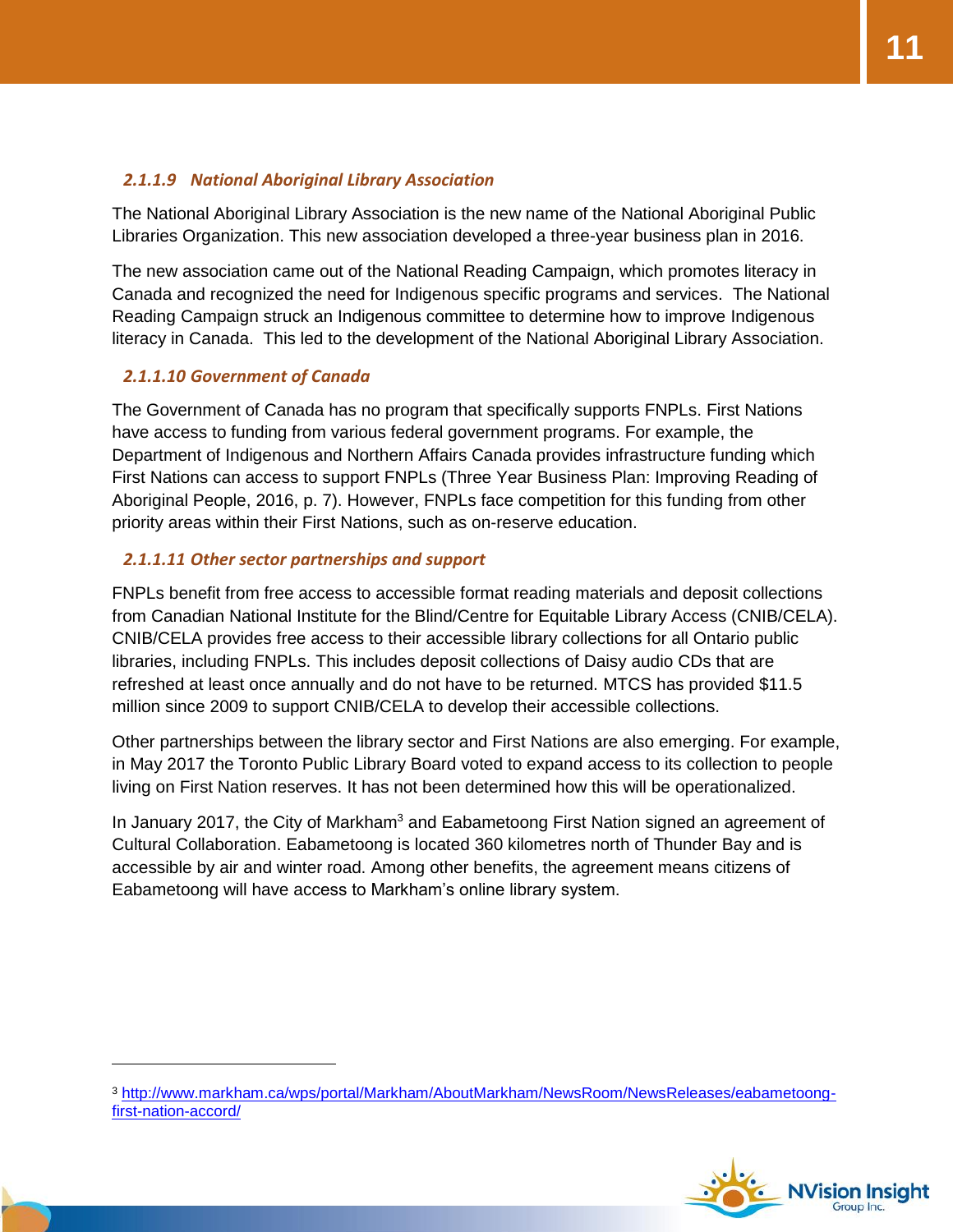# <span id="page-11-0"></span>**3 Overview of Ontario First Nation Public Libraries (Research Results)**

### <span id="page-11-1"></span>*3.1.1 Library Space*

FNPLs are located in a variety of spaces. Only 8% of the FNPLs surveyed have their own building. Most share space (e.g., with a band office or health centre) and cohabitate with other services, such as adult education, food banks, or health services. One-fifth of FNPLs surveyed are in a school. FNPL spaces vary in size: some FNPLs reported only having room for books, while others have dedicated space for computer labs and programs.

### <span id="page-11-2"></span>*3.1.2 Infrastructure*

Half of survey respondents said their library is modern and up-to-date, but 18% said it is in need of upgrades. Infrastructure problems reported by FNPLs include the presence of mould, lack of proper washrooms, inadequate space for bookshelves, and the need for improved accessibility (e.g., to accommodate strollers and people in wheelchairs and scooters).

### <span id="page-11-3"></span>*3.1.3 Collections*

Collections are seen as the heart of the mission of libraries. Research results showed the quality of the collections in FNPLs across Ontario is uneven. Respondents also reported that some material is outdated or inappropriate (e.g., inaccurate portrayals of Indigenous people). Some FNPLs have only books and magazines. Some, in addition, have computer databases, eresources and other collections.

### <span id="page-11-4"></span>*3.1.4 Technology*

All respondents said their FNPL provides access to computers, but the quality of the access is highly variable, especially related to Internet connectivity (see table below). FNPLs reported a variety of challenges related to technology, such as the need to update software and hardware. FNPLs reported a variety of technology needs, such as access to e-readers and other eresources

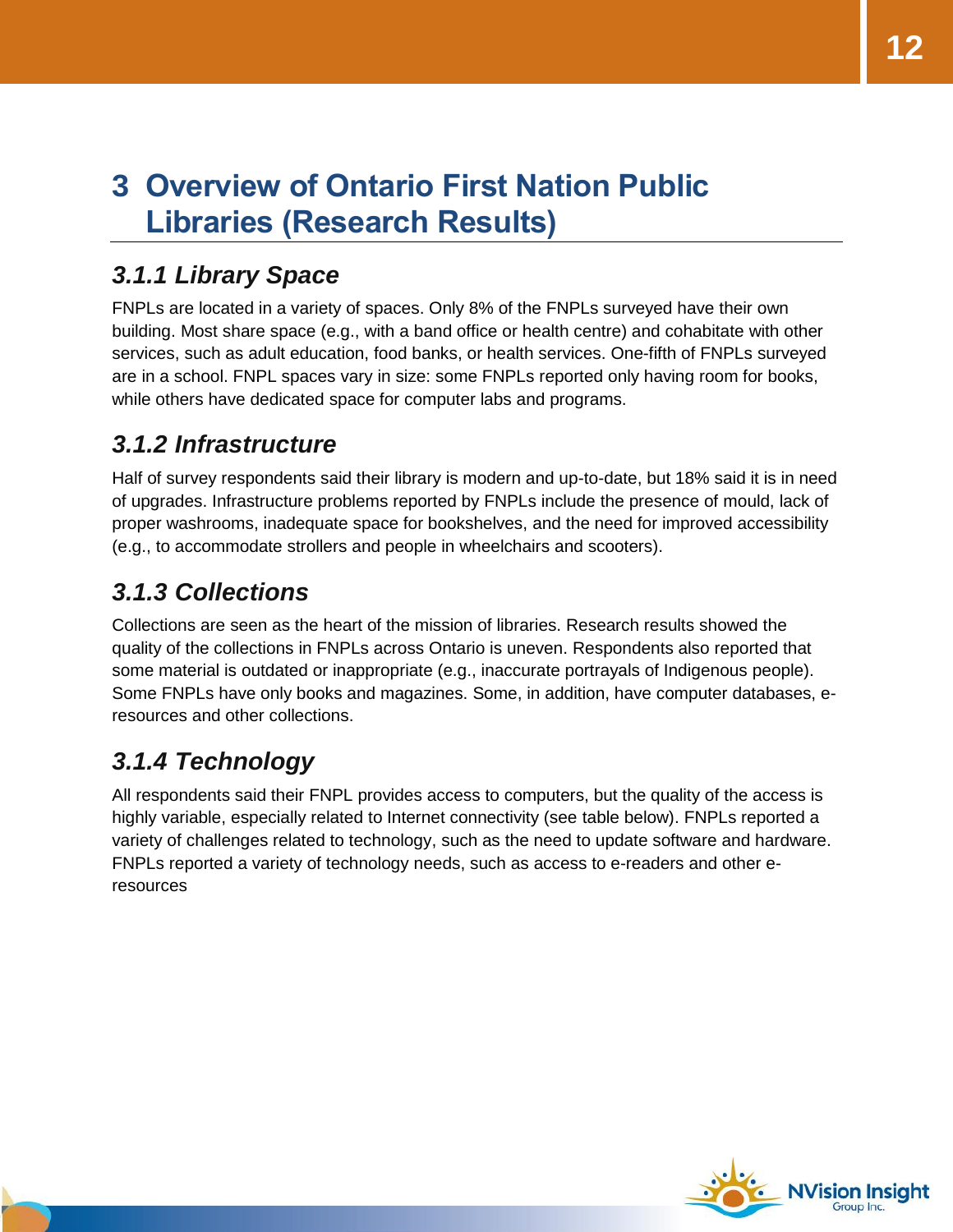

### <span id="page-12-0"></span>*3.1.5 Staffing*

FNPLs have a low number of staff and limited budgets for staffing and staff training.

**Staff positions**: Overall, at the 46 FNPLs, as reported for the 2015 Ontario Public Library Statistics, there are 37 full time staff and 58 part time staff. This is based on a full-time equivalent (FTE) position working 35 hours per week. The 2015 statistics indicate: 60.5 FTEs working at 46 FNPLs (37 full time staff and 23.5 FTEs from part-time staff).

Based on the 2015 statistics (total  $= 46$ ):

- 25 FNPLS have 1 staff person
- 15 FNPLs have more than 1 staff person but fewer than 4
- 4 FNPLs have between 4 and 7 staff people
- 2 FNPLs have more than 7 staff people

*Note*: The numbers in the list above do not distinguish between full-time and part-time staff.

The FNPL with the most staff is Six Nations of the Grand River. It has 4 full-time staff and 6 part-time staff, based on the 2015 statistics.

**Training/education**: FNPL library staff reported having various levels of education: nearly 45% of Needs Assessment survey respondents had a university or college degree; no one surveyed had a Master's level library accreditation; and 14% had a community college library technologist diploma.

### <span id="page-12-1"></span>*3.1.6 Hours*

FNPLs reported being open between 10 and 52 hours per week. FNPLs in shared space reported that they are often unable to control their hours, which restricts their ability to provide

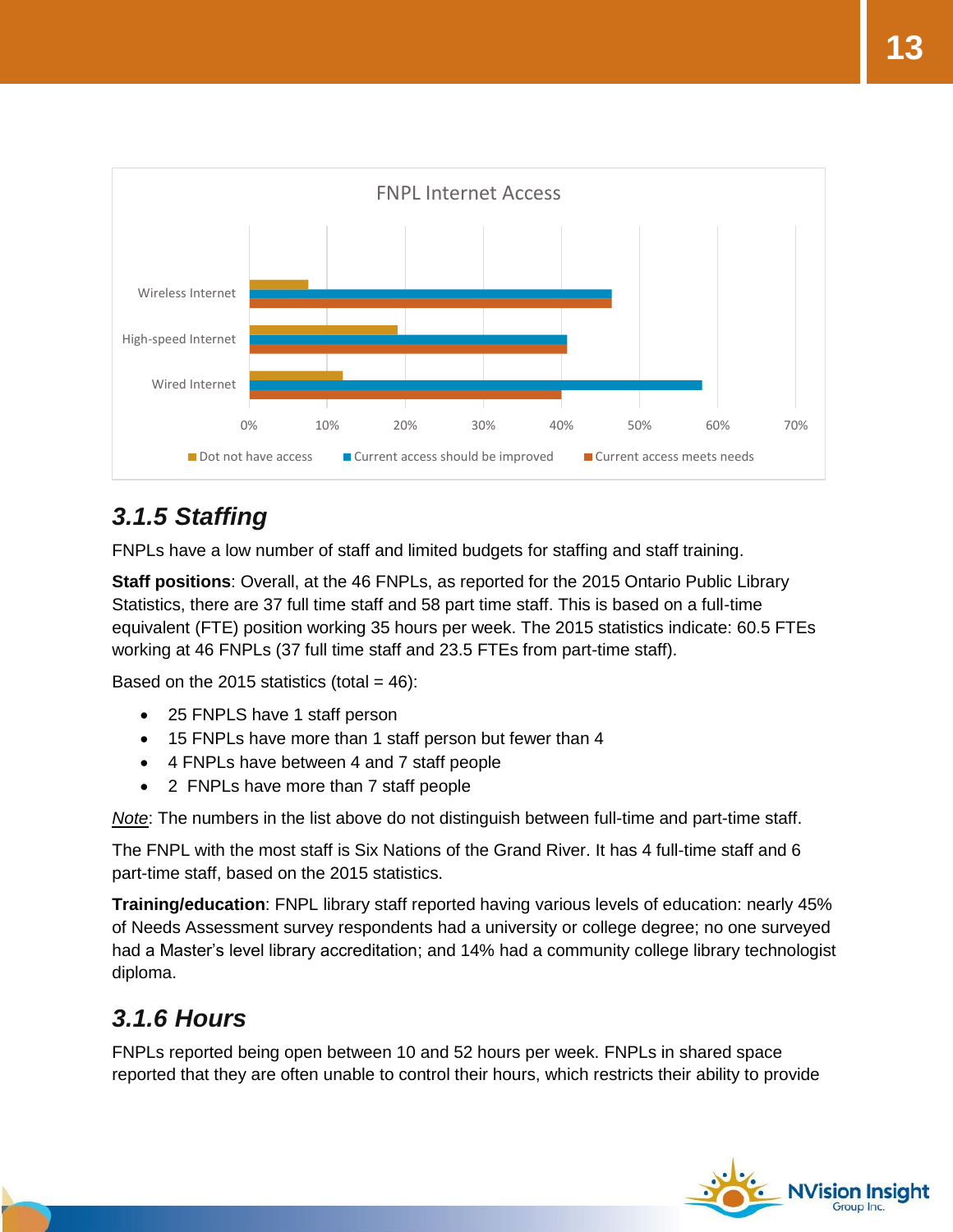library programs and services to their communities. For example, FNPLs that are in schools need to close at the end of the school day and are unavailable to patrons in the evenings.

Some FNLPs surveyed indicated that the operating hours are related to the availability of library staff and the salaries they receive (e.g., part-time staff cannot keep open a library full-time).

### <span id="page-13-0"></span>*3.1.7 Programs and Services*

The Needs Assessment research confirmed that FNPLs do much more than provide books and other resources. In some cases, FNPLs reported that the library is the only place to access cultural programs, language classes, or community and historical resources in their First Nation. FNPLs said the library is often considered a community hub and safe space.

FNPLs have a significantly lower annual circulation average than public libraries off-reserve with a similar number of patrons, according to a 2016 FOPL report by Dr. Bob Molyneux, yet FNPLs maintain roughly the same number of in-person visits (First Nation Public Libraries in Ontario Needs Assessment PowerPoint presentation, 2016, p. 10).



On a per capita basis, according to the FOPL report, the total library visits of patrons per capita at FNPLs is significantly higher than visits of patrons per capita at non-First Nation libraries (Ontario Public Library Operating Data 2005-2014 Overview, 2016, p. 34):

 "These figures…are quite remarkable and bespeak an active commitment to this function in those libraries" (Ontario Public Library Operating Data 2005-2014 Overview, 2016, p. 31).

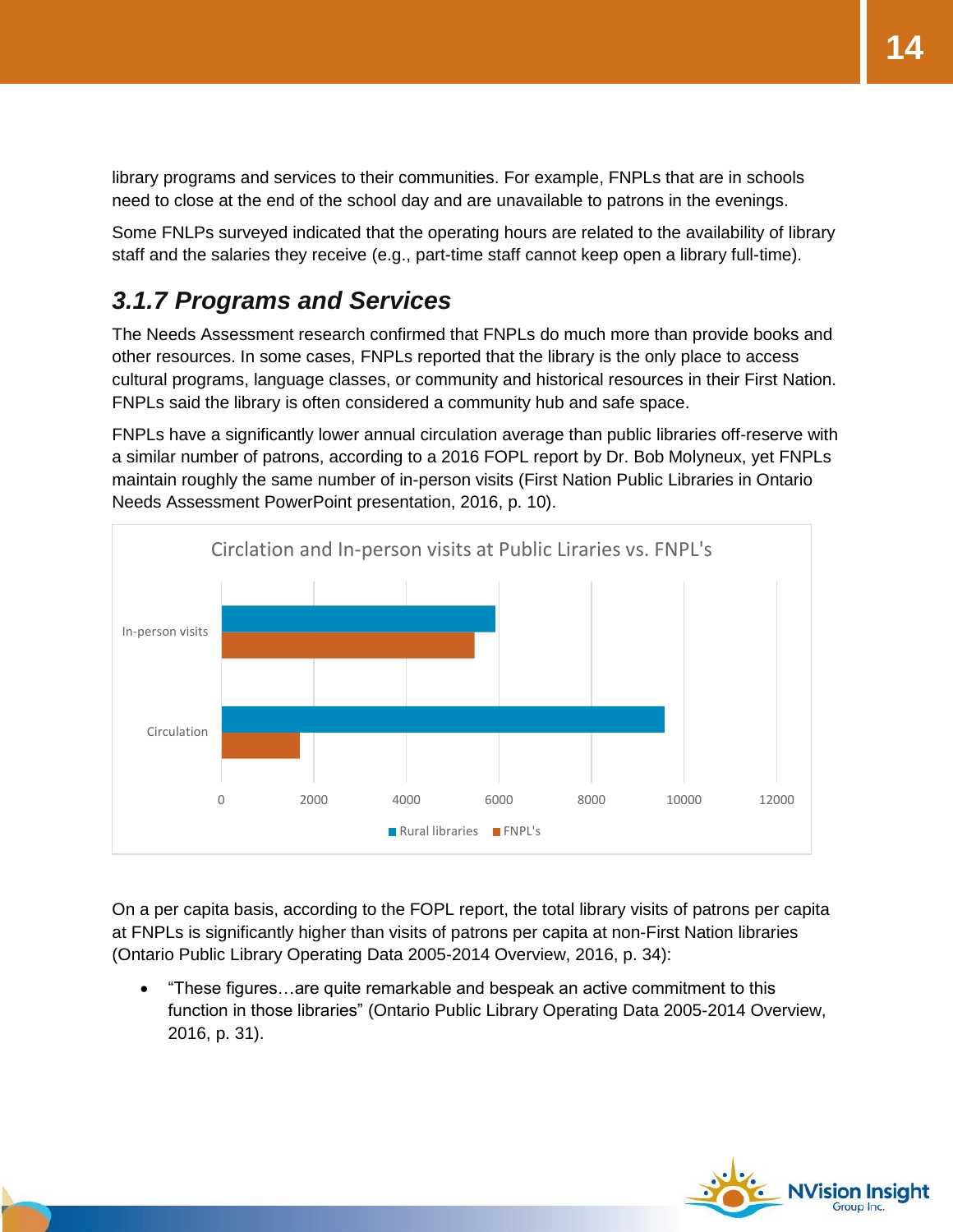This indicates that patrons of FNPLs are more likely to visit the library to access a program or service than they are to access the library's collections, when compared to the patron of a non-First Nation library.

The FOPL report said that between 2005 and 2014 FNPLs steadily increased the number of programs they offer.

Programs and services reported by FNPLs as part of the Needs Assessment research included:

- Access to printers, scanners (some libraries)
- After school programming
- Age-specific programs (moms and tots, children, youth, seniors)
- Arts and crafts
- Author visits
- Book clubs
- Book giveaways and contests
- Book sales
- Chess club
- Community newsletters
- Community partnerships to leverage programs and services
- Computer and Internet access
- Computer tutorials
- Cultural activities
- DVD and CD's available
- Educational computer games
- First Nation Communities READ
- First Nation/Indigenous books and resources
- Game nights
- Homework clubs
- Inter-library loans and partnerships with other libraries
- Language programming
- Library services to local school
- Literacy supports
- Movie nights
- Poetry and book readings
- Programs in partnership with other departments (i.e. parenting skills)
- Repository of community books, local stories, audio-visual resources, cultural items
- Sewing/quilting/beading/leather work classes
- Social gatherings
- Storytelling events
- Summer reading programs

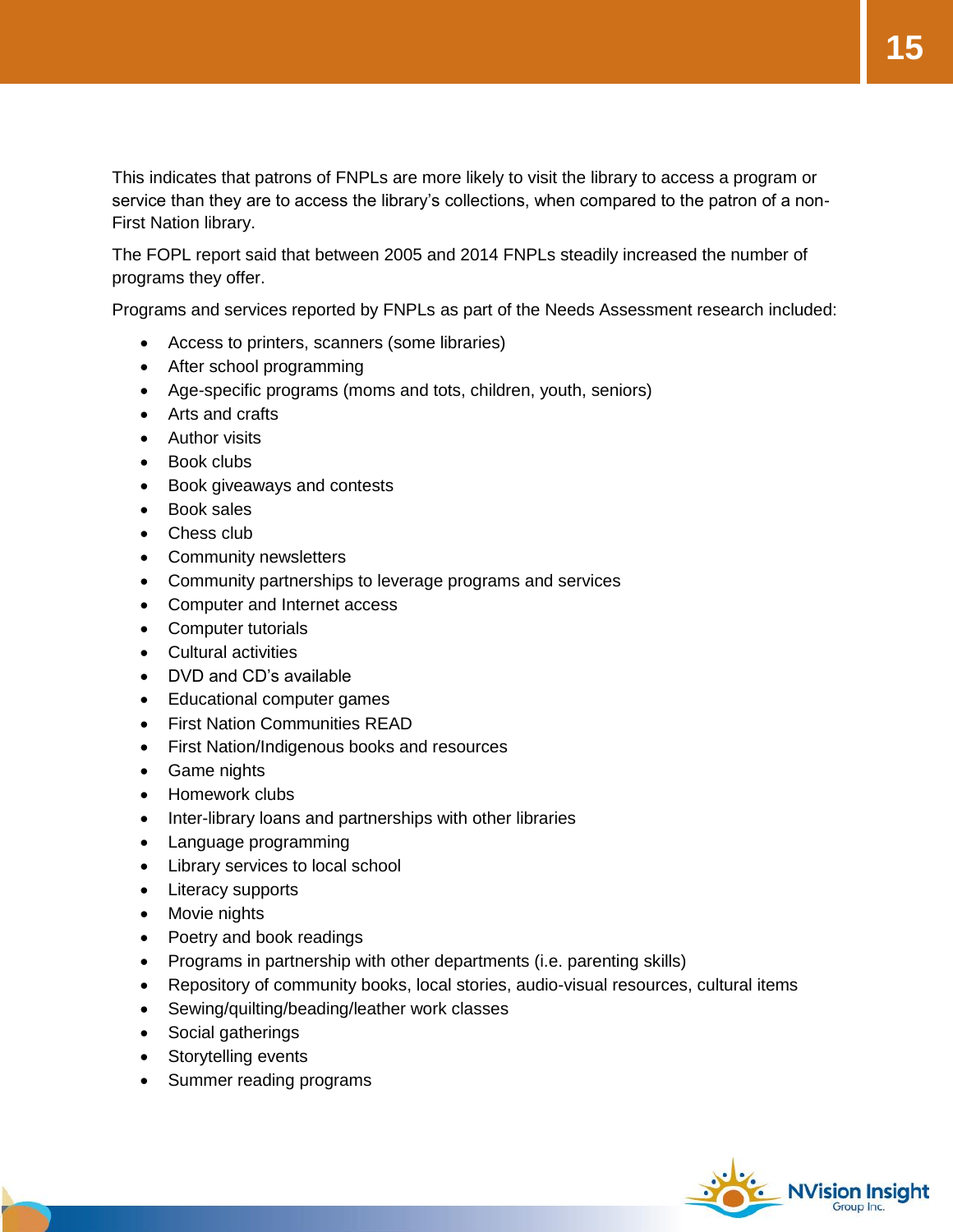### <span id="page-15-0"></span>*3.1.8 Funding*

FNPLs are poorly funded when compared to non-First Nations libraries with similar numbers of patrons.

Given the unique role of FNPLs in First Nation communities, and the unique needs of First Nations communities, this funding disparity amplifies the challenge FNPLs have in meeting the library service needs of their communities.

In reports to MTCS, 23 of 45 FNPLs reported receiving no operating funding from the Band Council. These 23 FNPLs rely on the PLOG/FNSS, other grants, donations and sources of funding.<sup>4</sup>

For more than half of the FNPLs surveyed for the Needs Assessment, the PLOG/FNSS makes up more than 50% of the library's revenues. For 11 libraries, PLOG/FNSS represents more than 70% of revenues.

<sup>4</sup> MTCS has not increased the PLOG/FNSS amount for FNPLs since the early 1990s. The PLOG amount is based on 1998 population statistics, which are significantly out of date for many communities. This flatlining of provincial funding means that FNPLs are losing spending power due to inflation annually.

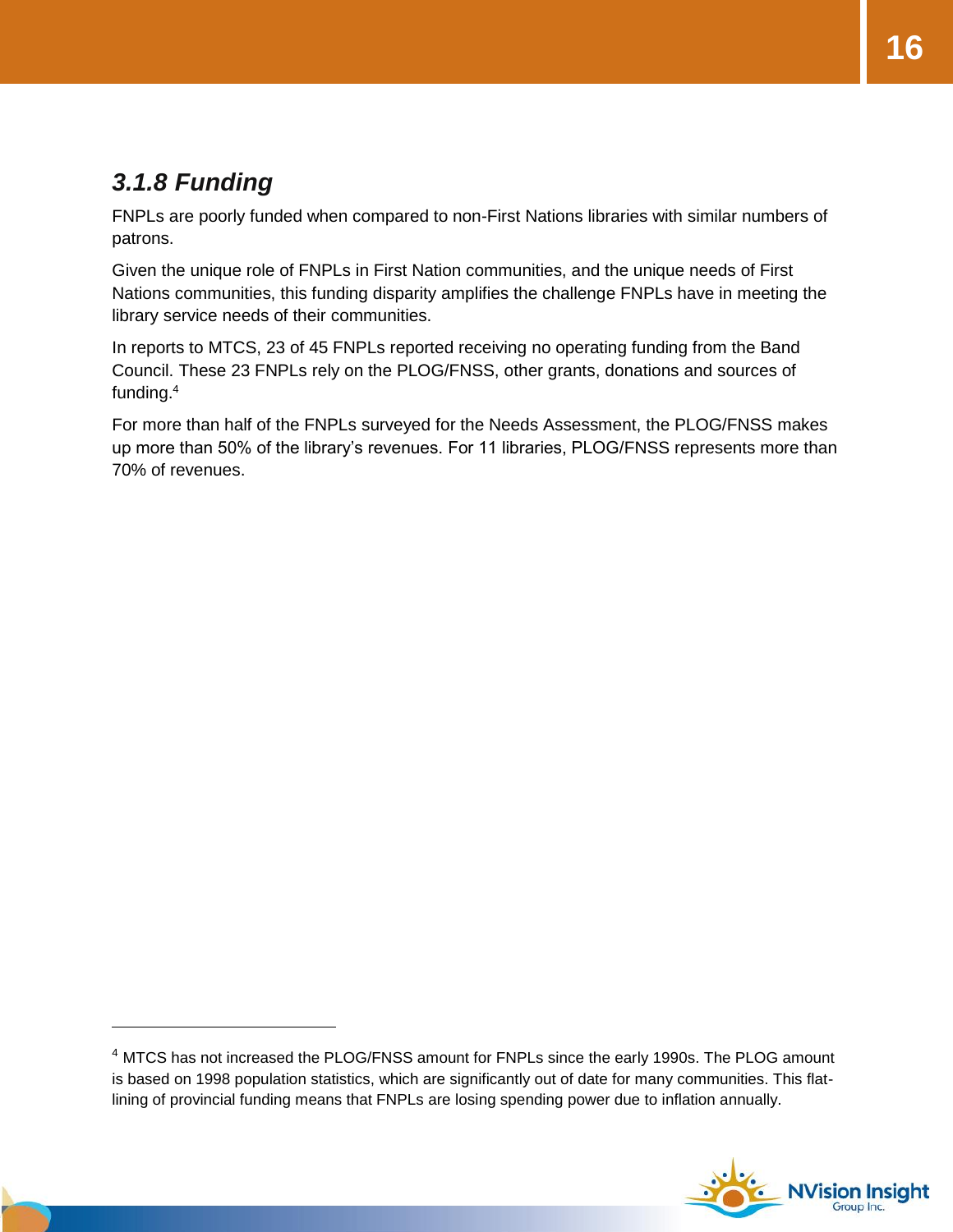# <span id="page-16-0"></span>**4 Barriers and Challenges Experienced by FNPLs (Research Results)**

### <span id="page-16-1"></span>*4.1.1 Lack of Funding*

The following table, based on the 2015 Ontario public library statistics, highlights some of the funding disparities between FNPLs and other public libraries. The table compares two FNPLs and two public libraries in communities that have a similar number of active library cardholders. OLS-N serves all four libraries.

| Library<br><b>Full Name</b>                   | <b>Type of Library</b><br><b>Service</b><br>(English) | No. of<br><b>Active</b><br>Library<br><b>Cardholders</b> | <b>Public</b><br>Library<br><b>Operating</b><br>Grant<br>(PLOG) | <b>Total</b><br><b>Provincial</b><br><b>Operating</b><br><b>Funding</b> | Local<br><b>Operating</b><br><b>Funding</b> | <b>Total</b><br><b>Operating</b><br><b>Revenues</b> |
|-----------------------------------------------|-------------------------------------------------------|----------------------------------------------------------|-----------------------------------------------------------------|-------------------------------------------------------------------------|---------------------------------------------|-----------------------------------------------------|
| Sagamok<br>Anishnawbek<br><b>First Nation</b> | <b>First Nations</b><br>Library                       | 221                                                      | \$3,073                                                         | \$16,073                                                                | \$0                                         | \$21,073                                            |
| Big Grassy<br><b>First Nation</b>             | <b>First Nations</b><br>Library                       | 228                                                      | \$758                                                           | \$13,758                                                                | \$11,300                                    | \$38,955                                            |
| <b>White River</b><br>Township                | <b>Public Library</b>                                 | 253                                                      | \$2,266                                                         | \$3,102                                                                 | \$30,903                                    | \$49,727                                            |
| Spanish<br>Township                           | <b>Public Library</b>                                 | 227                                                      | \$1,949                                                         | \$1,976                                                                 | \$43,780                                    | \$54,394                                            |

This snapshot demonstrates how FNPLs operate with a low level of funding when compared to similar-sized public libraries in Ontario. This lack of funding is a significant barrier for FNPLs to provide effective library programs and services to their communities.<sup>5</sup>

The majority of funding for off-reserve public libraries comes from the municipal level of government, supported through local taxation.<sup>6</sup>

 $6$  In the examples cited in the table, municipal funding accounts for 62% of the funding public libraries in White River Township and 80% of the funding in Spanish Township. Libraries throughout Ontario are paid



<sup>&</sup>lt;sup>5</sup> Funding provided to FNPLs by Ontario is calculated on a per capita basis based on population statistics (circa 1998) provided by the federal government. This is a set formula of \$1.50 per capita (Ministry of Tourism, Culture and Sport, 2017, p. 2). The use of outdated population statistics of on-reserve population creates an imbalance for communities like Big Grassy First Nation in the example above, where its PLOG grant is significantly below Sagamok Anishnawbek First Nation even though it has more active library cardholders. The PLOG grant has not increased to keep pace with population growth on reserve (Our Way Forward: Strategic Plan First Nation Public Libraries, 2004, p. 2).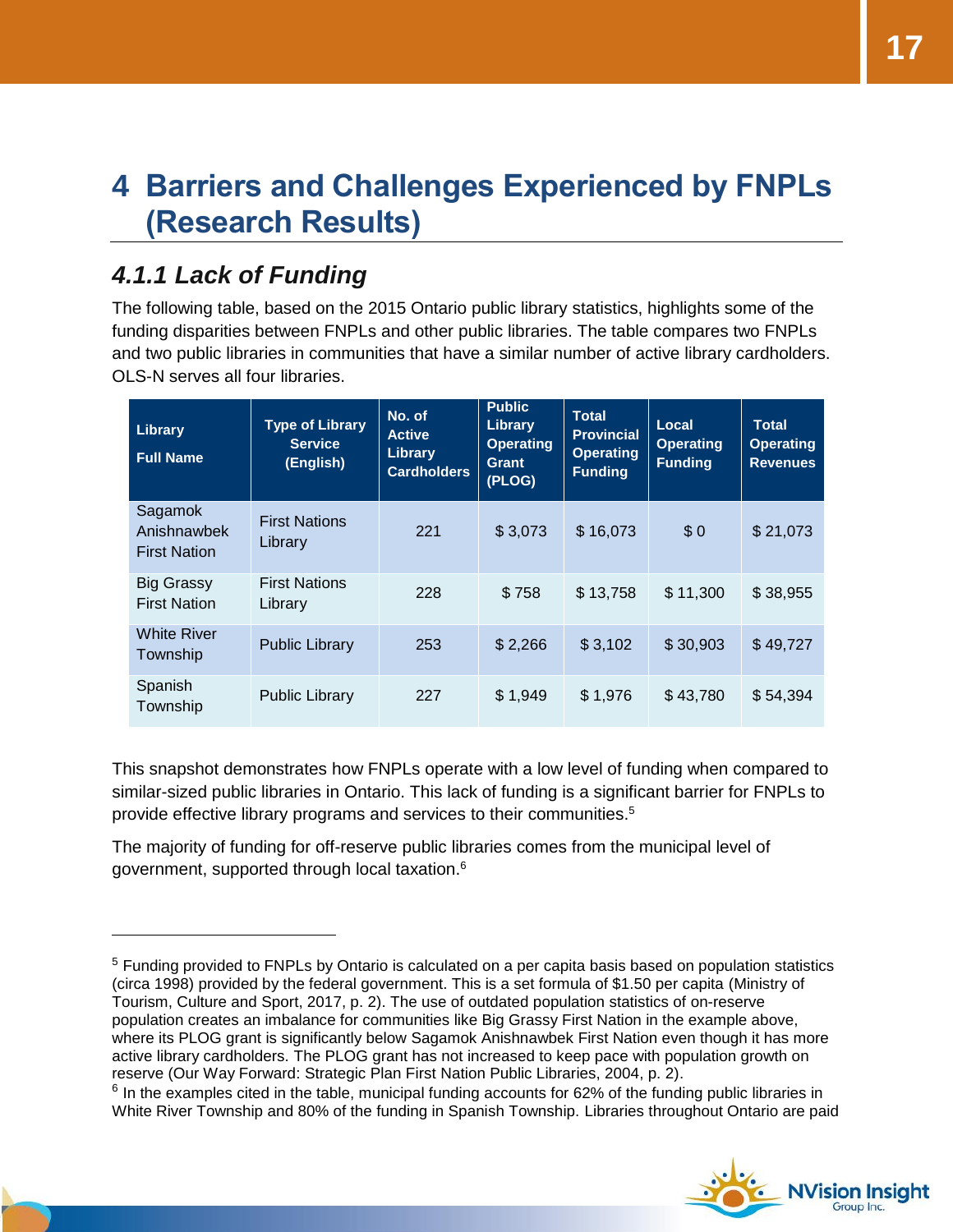FNPLs, on the other hand, are unable to access municipal tax base funding. This comparative disadvantage is somewhat mitigated through the province's provision of \$13,000 in salary support per FNPL through the FNSS program; however, a significant funding gap remains.<sup>7</sup> Twenty-three of the 45 FNPLs report receiving no band/local operating funding and rely on the PLOG, other grants, donations and other sources of funding.

Currently no Federal program or funding structure to support FNPLs, despite the federal government's responsibility for on-reserve funding. The Department of Indigenous and Northern Affairs Canada provides infrastructure funding which First Nations can access to support FNPLs (Three Year Business Plan: Improving Reading of Aboriginal People, 2016, p. 7), but FNPLs face competition for this funding from other priority areas within their First Nations, such as onreserve education.

### <span id="page-17-0"></span>*4.1.2 Lack of understanding of unique role of FNPLs*

On-reserve communities have identities and needs distinct from other communities in Ontario, based on the historical relationship between First Nations people and the Crown, now represented by the federal and provincial governments. The legacy of the residential school system is only one example of the unique challenges First Nations communities face.

In all communities, public libraries are important community hubs. In First Nations, FNPLs are vital centres for access to cultural activities and language revitalization in ways that are distinct from non-Indigenous public libraries.

In addition, Canada's Indigenous population is young and growing. Children age 14 and under make up 28% of the total population, compared to 16% of the non-Indigenous population (Statistics Canada, 2011). This is seen on most First Nations across Ontario.

The support and funding for FNPLs does not always take the distinct identities and needs of First Nations into account.

The presence of FNPLs within schools distinguishes them from public libraries in non-Indigenous communities, where there is a clear separation between the education system and public library boards, but this is an area that could be more fully explored to better address the needs of First Nations students and community members.

Furthermore, Ontario provides salary support for FNPLs through the FNSS, which it does not provide to municipal library boards. However, FNPLs remain significantly under-funded when compared to public libraries in non-Indigenous communities. Ontario's library policies also do not address the complex realities of First Nations communities, such as the intersection of

 $\overline{a}$ 

<sup>7</sup> This was referenced in *Third Generation Public Libraries:* "In First Nations communities, which do not have taxing authority, the lack of capital support is an impediment to innovation in library services" (p. 27).



a provincial operating grant (PLOG) based on a per household rate of \$4.80 (rural libraries) and \$4.08 (urban libraries).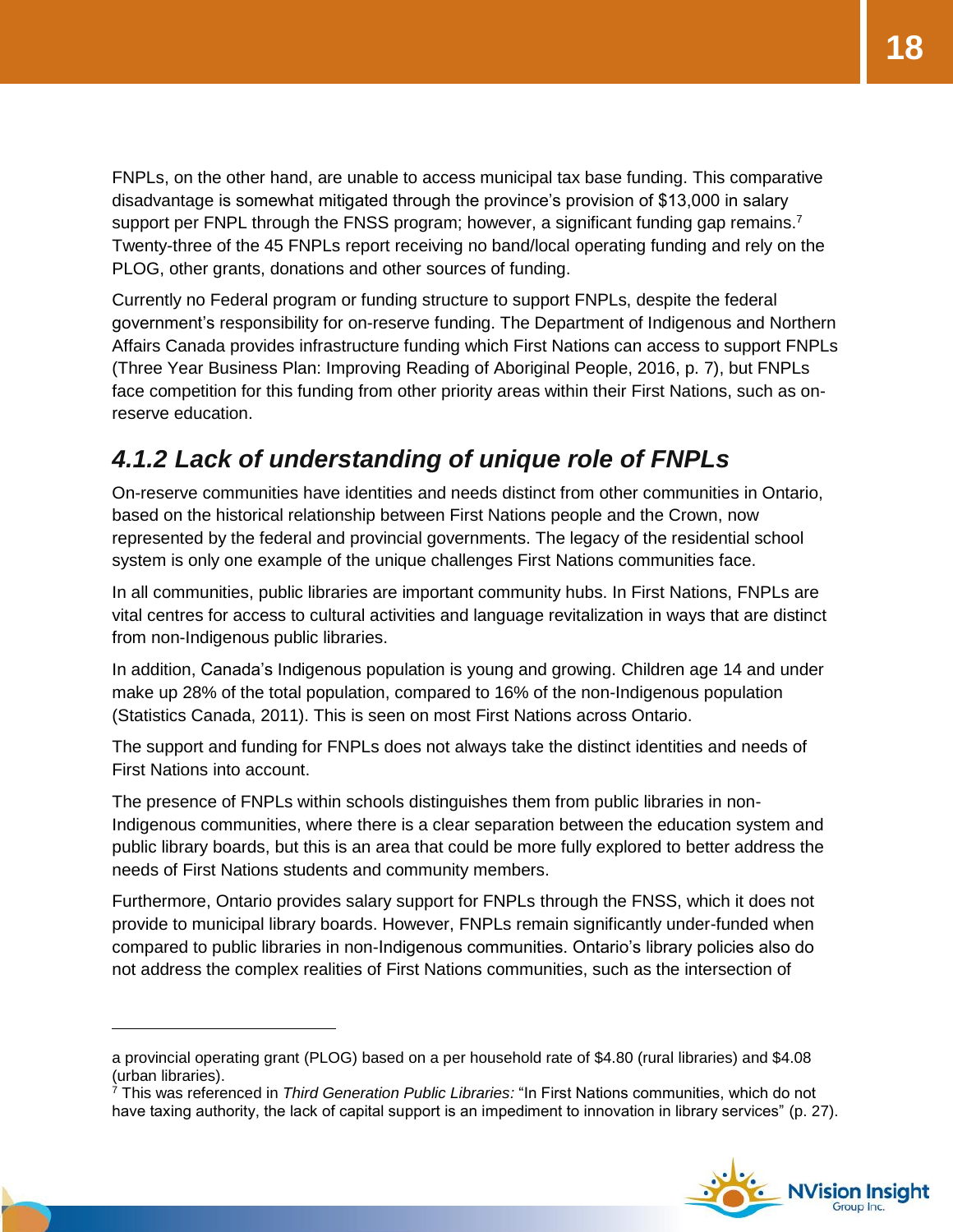FNPLs with other social policy organizations in their communities (e.g., schools, health care centres, culture centres, band council offices).

In a 2009 report, titled *Sound Practices in Library Services to Aboriginal Peoples*, the Aboriginal Library Services Working Group noted there are multiple realities in First Nation communities that require community-based approaches and solutions. In the context of providing library services to Indigenous people, the report said, 'diversities must be recognized as manifesting multiple realities that preclude firm or simplistic categorization of policy issues or solutions for all Aboriginal peoples" (Aboriginal Library Services Working Group, 2009, p. 5).

In failing to recognize and respond to the extent of these diversities, governments and funders create barriers by developing 'one-size-fits-all' approaches. While there is an acknowledgement that FNPLs are different from other libraries, this has not always translated into different funding, training or staffing approaches.

Examples of where governments and sector partners fail to understand the unique role of FNPLs include:

- The training provided by non-Indigenous library trainers doesn't always take into account the unique needs and identities of First Nations.
- FNPLs are in a unique position to support existing on-reserve schools and promote lifelong learning. While reports (e.g., Gulati, Aboriginal Library Services Working Group, Ontario Ministry of Culture, among others) have highlighted the disparity in education and literacy levels between Indigenous and non-Indigenous people in Canada, the opportunity for FNPLs to play a role in this area has not been adequately explored.

FNPLs are also unique because they do not have library boards to support them. (Only one FNPL – Six Nations of the Grand River – has the support of a library board based on the municipal public library model.) In non-Indigenous communities, MTCS provides funding to public library boards in municipalities, and these library boards support library branches in their municipalities (e.g., developing policies and providing governance and strategic management).

### <span id="page-18-0"></span>*4.1.3 Location and Infrastructure Barriers*

Many FNPLs are located in rural or remote areas of Ontario. One FNPL is accessible by air only. This creates barriers and challenges due to the 'high cost of living and doing business' (Our Way Forward: Strategic Plan First Nation Public Libraries, 2004, p. 2).

Many FNPLs are located in a school or band administration office, which restricts the ability of the FNPL to establish a distinct identity in the community (First Nation Public Libraries Fact Sheet). As noted above, for example, FNPLs that are in schools need to close at the end of the school day and are unavailable to patrons in the evenings.

Additional barriers include: inaccessible buildings, insufficient space, damaged space (e.g., mould, old wiring, or other infrastructure issues), high cost of maintaining space (heat/hydro/water), lack of Internet and intermittent Internet access.

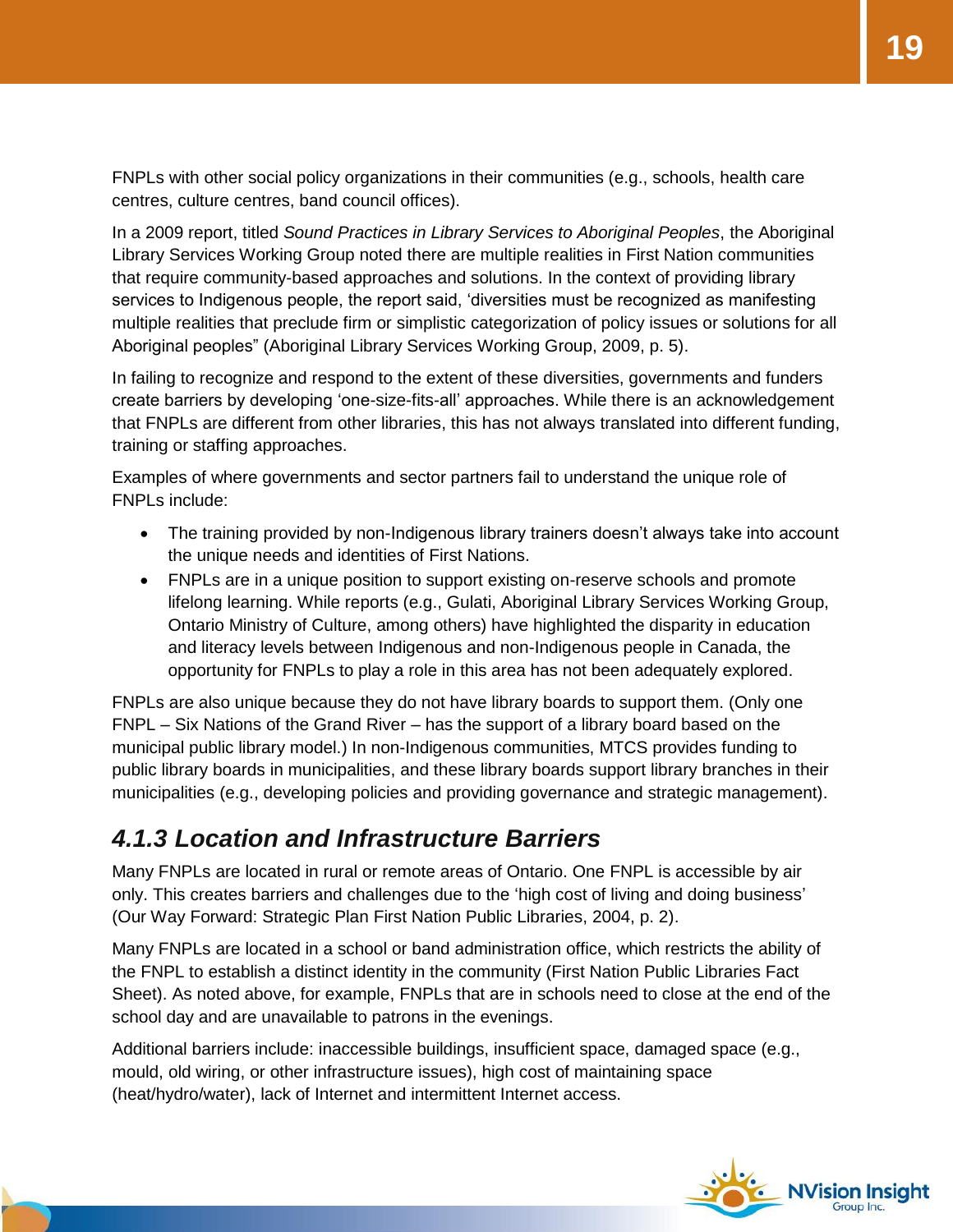### <span id="page-19-0"></span>*4.1.4 Inadequate Salary Support*

The \$13,000 FNPLs receive for a FNSS-supported wage would cover fewer than 20 hours per week at minimum wage in Ontario. The libraries are open on average 29.5 hours per week. It is, therefore, easy to conclude that the FNPL library staff are underpaid for the work they do and the vital service they provide to their communities.

The low level of salary support for FNPLs significantly limits the ability of FNPLs to provide library programming and services to their communities.

Participants in the FNPL research meetings and interviewees said that First Nation community members with relevant education and credentials have little interest in FNPL positions or they leave the positions for better salaries elsewhere, contributing to high staff turnover.

This disrupts the ability of the FNPLs to plan strategically and support community members. The over reliance on volunteers to run programs and offer services also leads to instability.

### <span id="page-19-1"></span>*4.1.5Training Barriers*

There are barriers to providing training for FNPL staff. For example, online training is a problem in regions with poor or no Internet access and often with no coverage during business hours.

In addition, where libraries have only one staff member, it is necessary to close the library when that person is away for training, thus disrupting the library services provided to the community. Training often requires staff to be away from their community for several days.

Lack of transportation and funding for training are barriers, particularly for library staff in rural and remote communities, where travel costs can be significantly higher.

### <span id="page-19-2"></span>*4.1.6Collections and Technology Barriers*

FNPL collections tend to be smaller than off-reserve libraries. Here is an example from the four communities highlighted above (Data Catalogue-Ontario public library statistics, 2015).

| <b>Library Full Name</b>                      | <b>Type of Library</b><br><b>Service (English)</b> | <b>Total</b><br><b>Titles</b><br><b>Held</b> | <b>Total No.</b><br>of CD and<br><b>DVD Titles</b> | <b>Total No. of</b><br><b>Copies of E-</b><br>resources,<br>including E-<br><b>books</b> | <b>Total No. of</b><br><b>Database</b><br><b>Subscriptions</b> |
|-----------------------------------------------|----------------------------------------------------|----------------------------------------------|----------------------------------------------------|------------------------------------------------------------------------------------------|----------------------------------------------------------------|
| Sagamok<br>Anishnawbek First<br><b>Nation</b> | <b>First Nations Library</b>                       | 5,503                                        | 226                                                | $\Omega$                                                                                 | $\Omega$                                                       |
| <b>Big Grassy First Nation</b>                | <b>First Nations Library</b>                       | 9.675                                        | 0                                                  | 0                                                                                        | $\Omega$                                                       |
| Spanish Township                              | <b>Public Library</b>                              | 10,528                                       | 166                                                | 3,524                                                                                    | 18                                                             |
| White River Township                          | <b>Public or Union</b><br>Library                  | 15.660                                       | 1,848                                              | 78,915                                                                                   | 18                                                             |

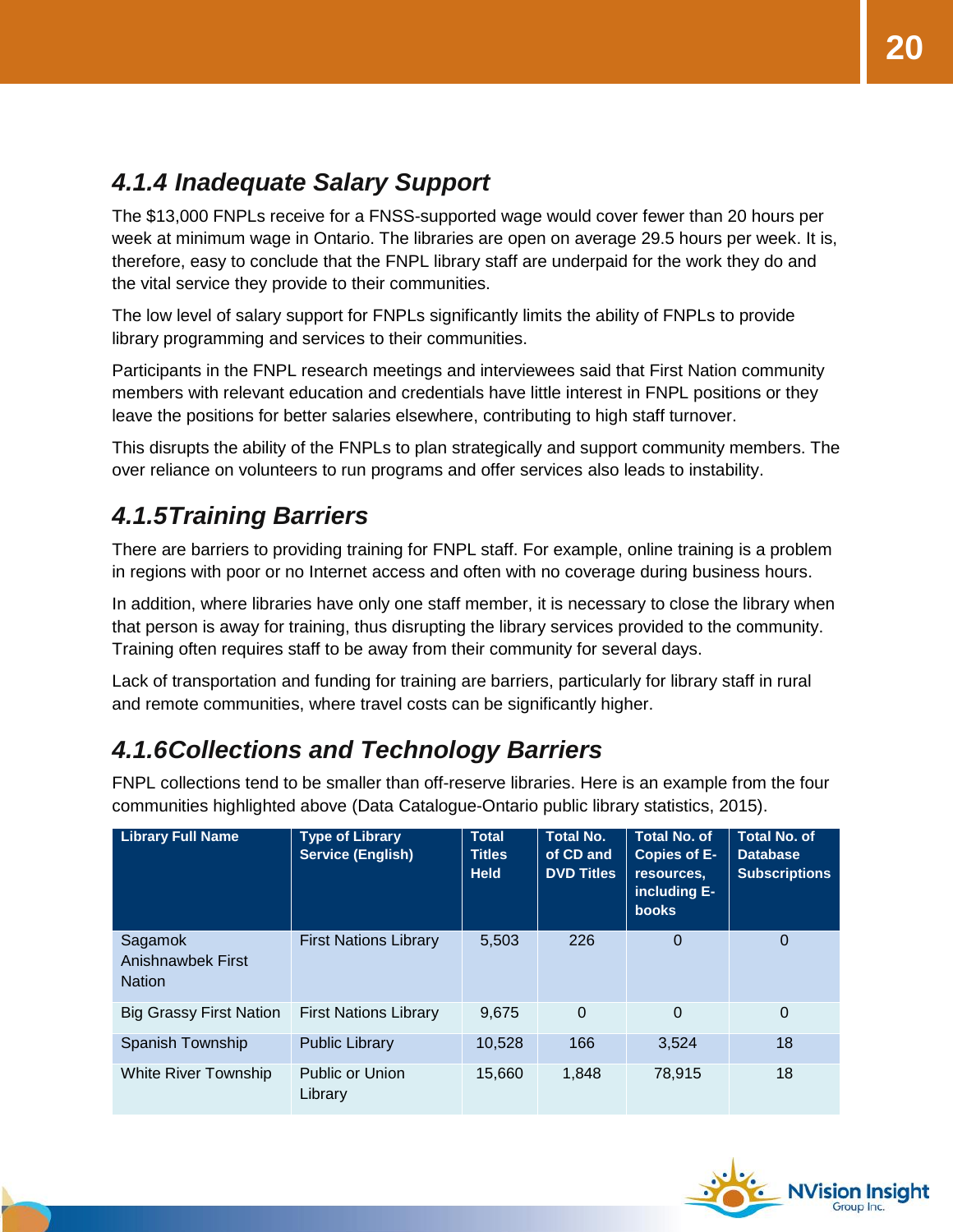The table above illustrates that limited funding restricts the ability of FNPLs to acquire e-readers and tablets or upgrade existing e-readers and tablets.

FNPLs widely access funding for e-resources when it becomes available; however, when this funding runs out the libraries cannot sustain the services and need to cancel subscriptions, which turns patrons away from the library. Other deterrents to patrons visiting FNPLs include outdated resources, inadequate resources and/or resources that are not available in multimedia such as e-readers and online databases.

Lack of broadband Internet and technological support are both barriers to providing library programming and services in some First Nation communities.

### <span id="page-20-0"></span>*4.1.7 Other Barriers*

In addition to the barriers and challenges listed above, there are other factors that affect the ability of FNPLs to deliver library programming and services that meet the needs of their communities. Some are listed below:

- Ontario's accountability requirements for grant programs can be a barrier for FNPLs. This is exacerbated, in some communities, by a lack of support and time to prepare reports, as well as poor Internet access.
- Due to the high workload of FNPL staff and limited paid hours of work there is little time or capacity to navigate existing and potential partnerships with government and the broader library sector.
- Some libraries are unaware of existing supports and how to access them (such as, OLA's Indigenous Task Force, FOPL's First Nation Caucus, National Aboriginal Library Association).
- FNPLs have limited opportunities to promote the FNPL to community members, which affects community-participation in FNPLs.
- Research meeting participants and interviewees noted a number of reasons for the FNPLs not being able to offer consistent programming and services:
	- o lack of space
	- o staff turnover
	- o lack of volunteers
	- o lack of staff availability and
	- o limited library hours.

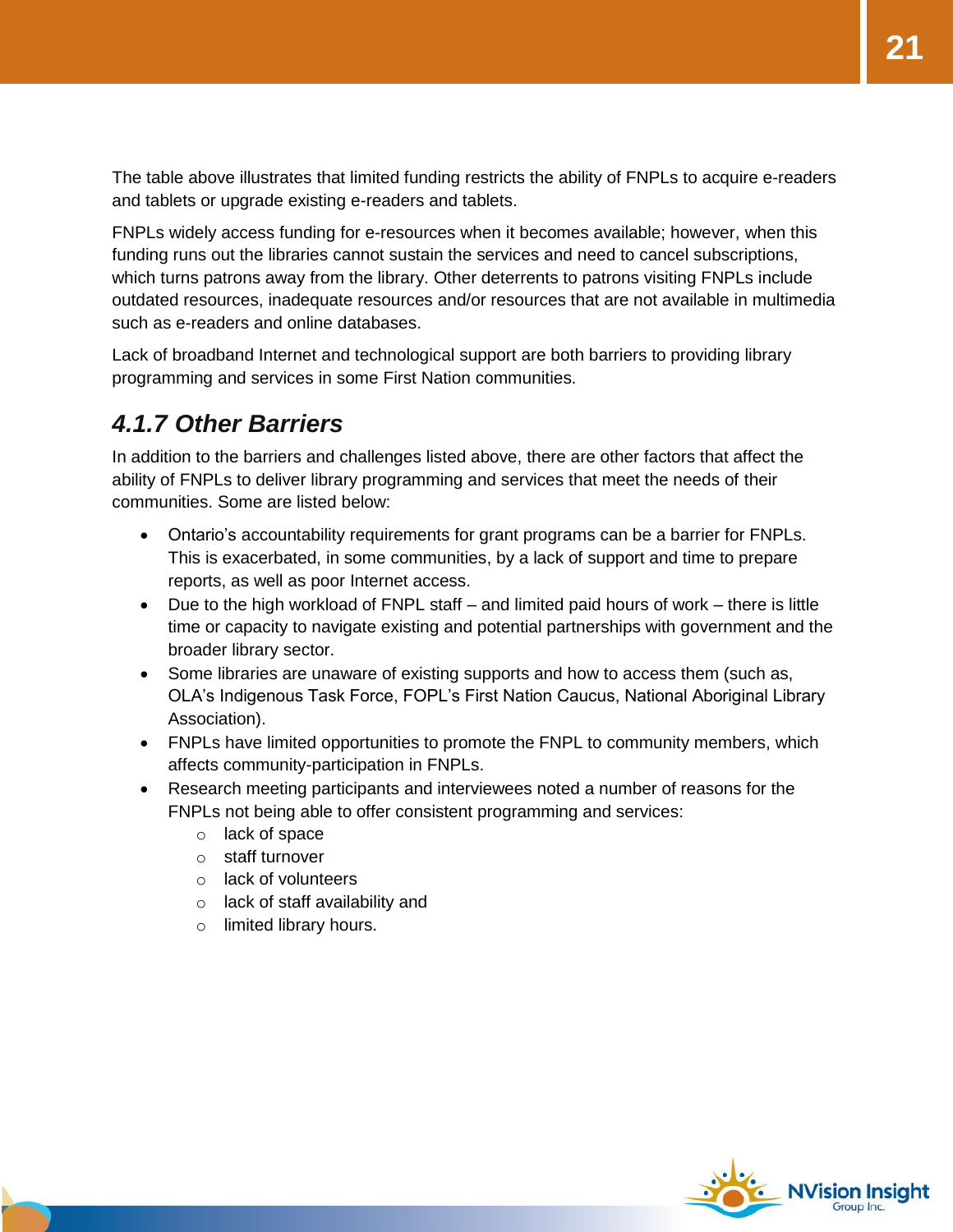# <span id="page-21-0"></span>**5 Analysis**

### <span id="page-21-1"></span>*Library Programs, Services and Training*

FNPLs are integral to the life of First Nations and their communities consider them to be vital community hubs. A number of FNPLs indicated their library was a safe space for community members.

The Needs Assessment research confirmed that at a time when communities are reclaiming cultural practices, revitalizing languages and strengthening Indigenous ways of knowing, governing and being, FNPLs have a unique role and opportunity to support these activities in order to help address the needs of their communities.

| <b>Programs and Services</b>                                                                                | % of FNPLs<br>offering this<br>program/service |
|-------------------------------------------------------------------------------------------------------------|------------------------------------------------|
| Participate in community events/gatherings                                                                  | 89.29%                                         |
| Provide supports and information related to improving health<br>and wellbeing                               | 55.56%                                         |
| Connect in a formal way to your community Elders                                                            | 53.57%                                         |
| Provide cultural teachings, arts and crafts or other<br>opportunities to learn about and strengthen culture | 50.00%                                         |
| Offer Indigenous language classes                                                                           | 28.57%                                         |

Programs and services offered by the FNPLs surveyed included:

All libraries expressed a need to increase their collections. FNPLs, the research indicated, are particularly interested in First Nation-specific and Indigenous resources, including e-resources. FNPL respondents emphasized the need for books written or developed by Indigenous people. Not all library staff are aware of the breadth of culturally-appropriate resources available.

Books and resources for children and youth are a priority. Many existing resources for these audiences are outdated and some, respondents said, are inappropriate. FNPLs said collections for children and youth are well-used, but more variety is needed. The survey results confirm that parents with babies and toddlers are the most frequent users of the library, which demonstrates the need for children and youth focused programming.

Half of survey respondents indicated they provided cultural teachings, which are well-used, appreciated and essential. In some cases, the library is the only place that offers cultural, language and social programs.

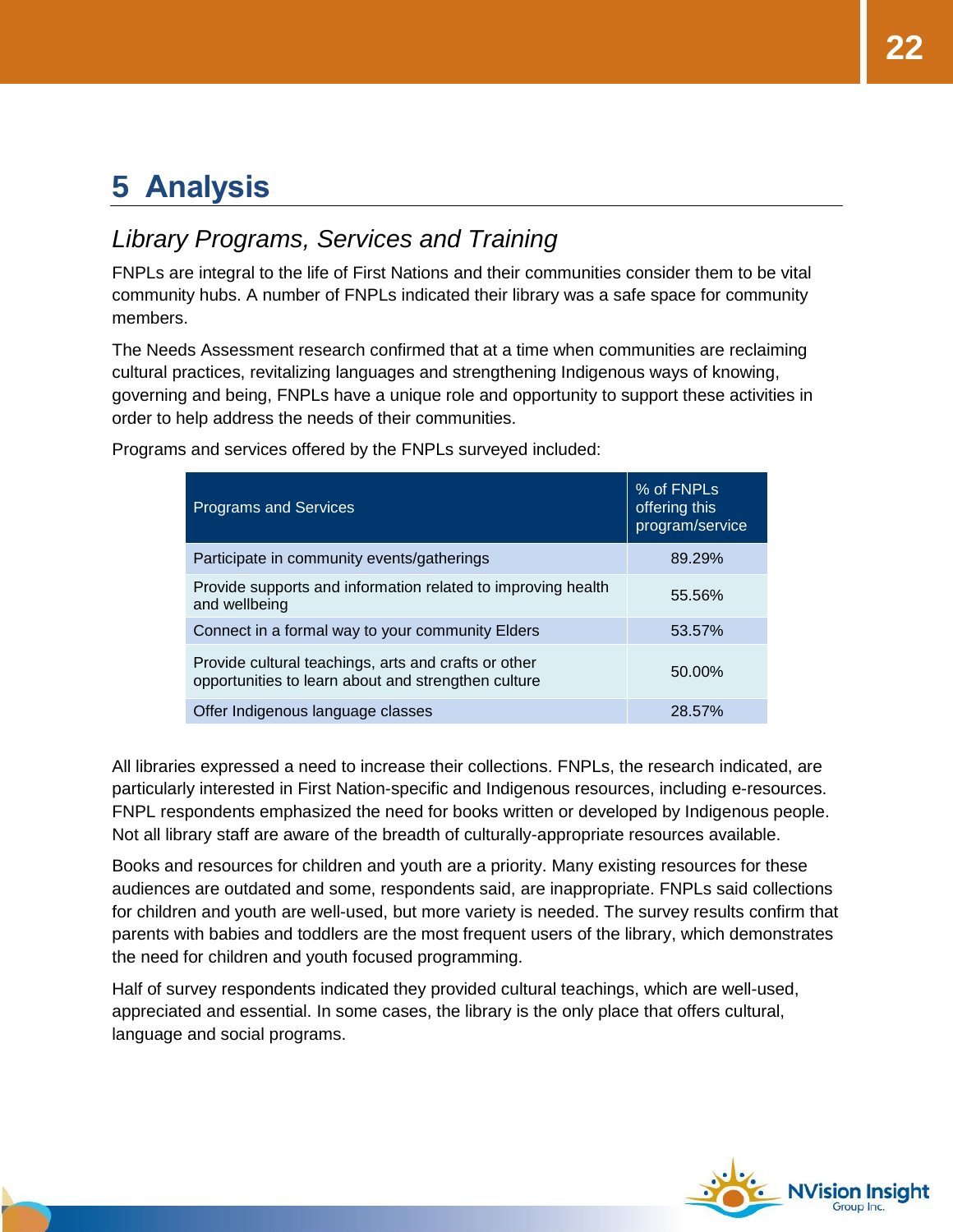FNPL staff stressed the importance of offering language classes but, in many cases, lack of capacity, inadequate meeting space and lack of available teachers and compensation resulted in FNPLs not being able to offer these classes.

Library staff said they receive many requests to offer cultural activities, speak to schools and other groups, provide tutoring, offer arts and crafts, make space for language classes, and to be a repository for community stories, artifacts and cultural items. This puts a strain on library staff, and sometimes the space available in the library is inadequate to meet these community requests.

Library staff expressed a need for a variety of programs and services to promote literacy (e.g., after school homework clubs, book clubs, tutoring, basic literacy programs, First Nation-specific literacy resources).

The survey confirmed that FNPLs require increased access to training and support in collections development. More than 96% of survey respondents said they needed 'some' or 'a lot' of support in collection development. This includes library management, cataloguing, finding First Nation resources, and maintaining existing collections.

FNPL staff mentioned the following areas where they could make use of training:

- Computer hardware and software
- Small library management
- Cataloguing
- MS Excel training
- Book ordering
- Setting up web site
- Maintaining library collection
- Mentoring with another librarian
- Customer service
- Proposal writing
- Volunteer management
- How to start, organize programs
- Advocacy
- Fundraising
- Post-secondary professional library training
- Basic computer skills

#### <span id="page-22-0"></span>*Funding, Infrastructure and Technology*

**Funding for staffing is a top priority for FNPLs.** Many FNPLs operate with one staff person who is expected to perform many functions (e.g., librarian, library technician, IT professional, financial and HR manager, program developer, volunteer coordinator and administrator) in addition to offering programs and services during evenings and weekends. This is not feasible for one individual. Some communities have dedicated volunteers, but the research indicated that this practice is not consistent across FNPLs. Library staff said there is a need for additional staff to support their work providing library services to their communities.

**FNPLs have facility and infrastructure needs such as:** improved accessibility (e.g., wheelchair ramps), adequate furniture, bigger space, more centralized locations, permanent

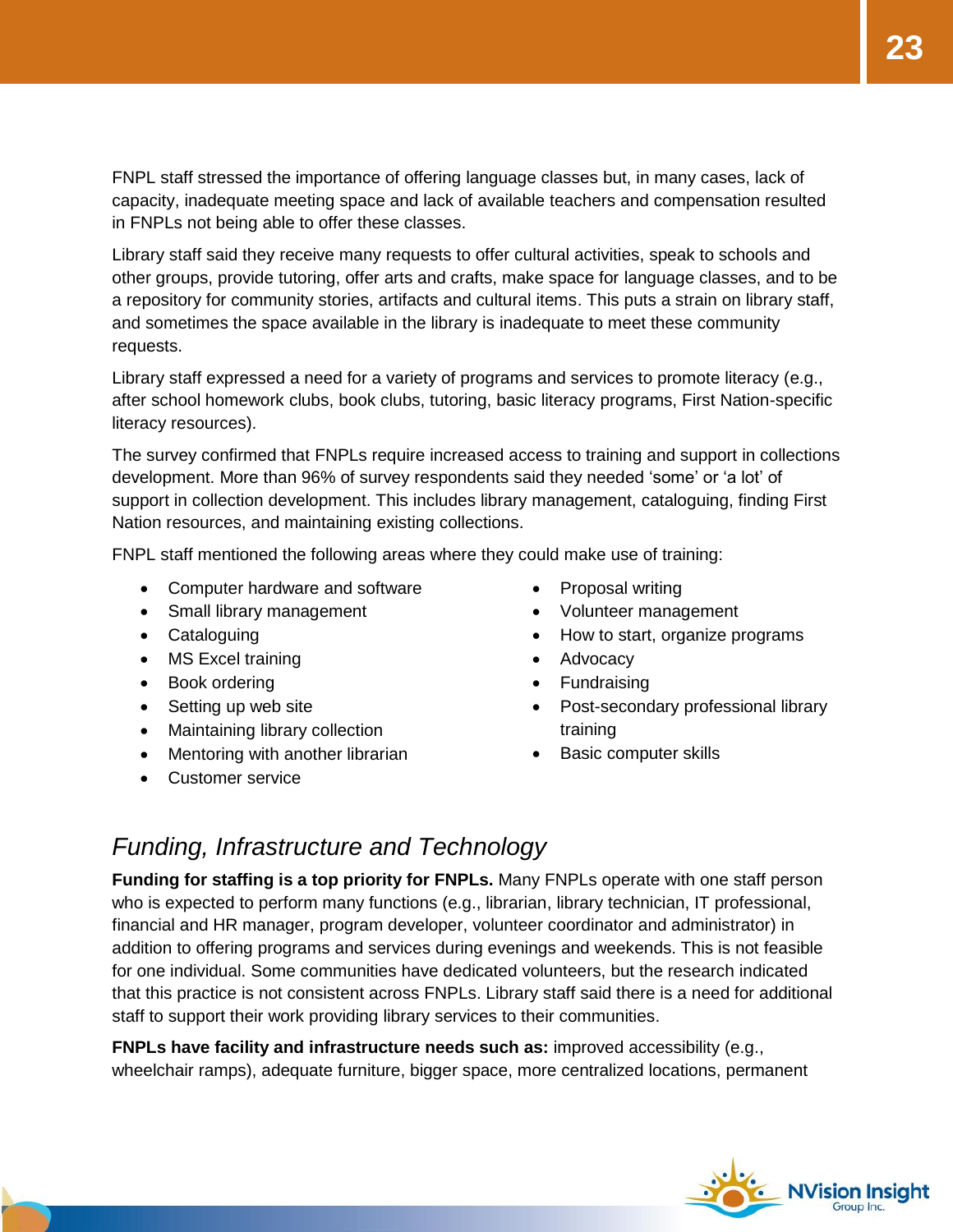locations, major renovation and retrofits, more shelves for books, better lighting, computer labs, and improved storage space.

FNPLs have a wide variety of technology needs, as evidenced in the chart below.



Aaccess to the Internet and computers was rated by survey respondents as the program/service that gets used the most and is most beneficial to patrons, despite the challenges FNPLs face in providing these services.

FNPLs in northern Ontario expressed a need for better Internet connectivity and broadband access. Nearly 15% of survey respondents have no high-speed Internet. Between 40-48% of respondents who do have access to the Internet (wired, high-speed and/or wireless) indicate that access needs to be improved.

FNPLs indicated a need for more e-books and e-resources, though some northern libraries said that there is little demand for these resources due to poor Internet connection, lack of awareness of what is available and limited e-collections.

There have been some funds made available (from MTCS, other departments and funders) for e-resources, but these funds are typically for a limited time only. FNPLs cannot maintain access to online resources in the long-term with time-limited one-time funding. When the library cannot maintain consistent, ongoing access to e-resources, this causes frustration among community members. Resources also become outdated and are no longer supported.

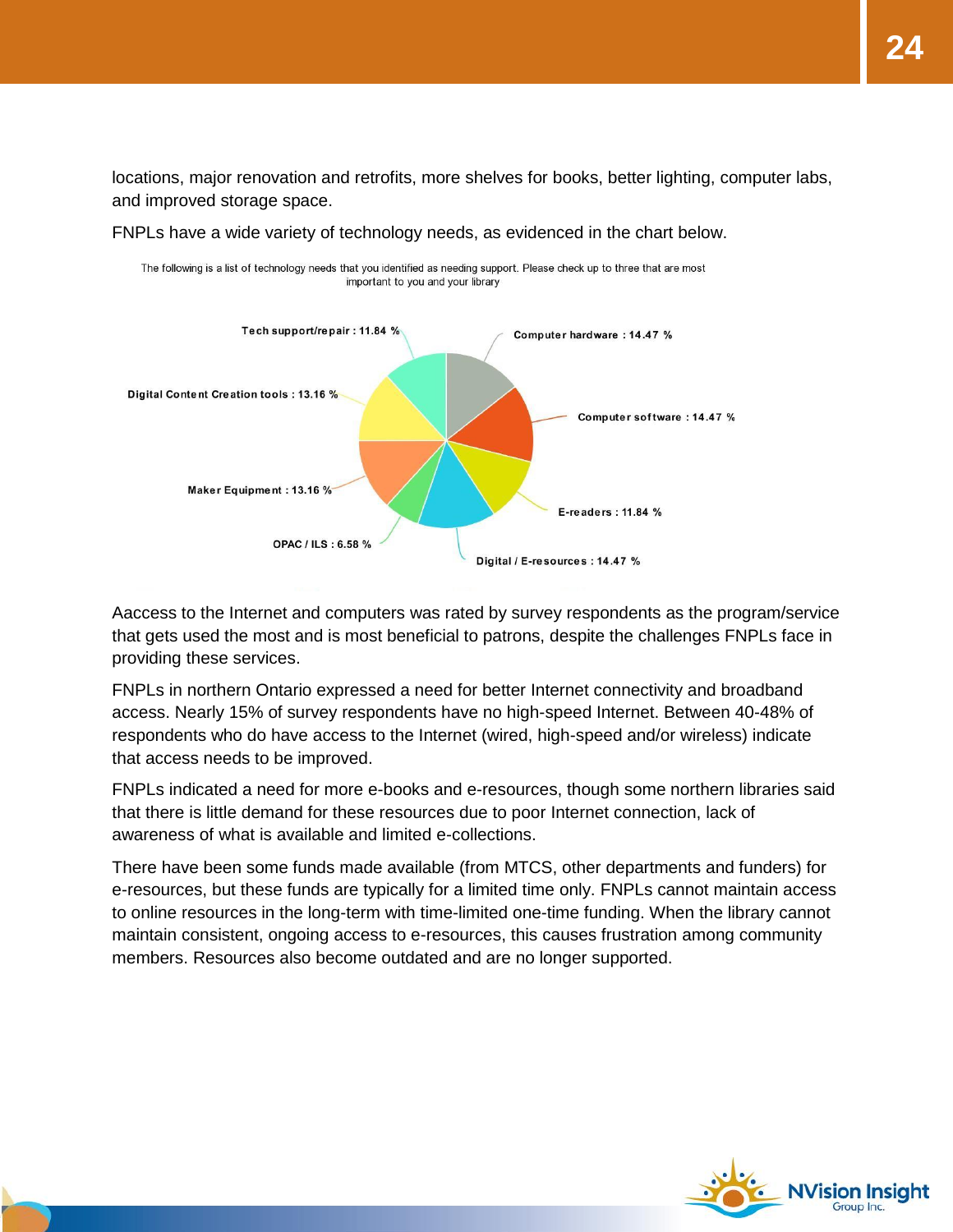### <span id="page-24-0"></span>*Ministry Supports*

Responses to ministry supports are listed in the chart below.

The research indicated that the most useful support provided by the ministry to FNPLs is site visits by OLS consultants/advisors.



The majority of survey respondents agreed that it would be useful to improve or offer supports to FNPLs in the following areas:

| <b>Type of support</b>                                                                                                   | <b>Useful</b> |
|--------------------------------------------------------------------------------------------------------------------------|---------------|
| Support to share information among FNPLs                                                                                 | 100.00%       |
| Advice and support to apply for other sources of funding and to write reports for funders.                               | 96.30%        |
| Advice on collections development                                                                                        | 96.30%        |
| Better promotional materials and signage to promote and advocate about library<br>programs and services in the community | 96.30%        |
| Opportunities for FNPLs to provide feedback about SOLS, OLS-N and Ministry<br>programs and services                      | 96.30%        |
| Cataloguing support                                                                                                      | 89.29%        |
| Support for library staff accreditation at post-secondary level                                                          | 88.89%        |
| Combined north-south FNPL networking and training meetings                                                               | 88.46%        |

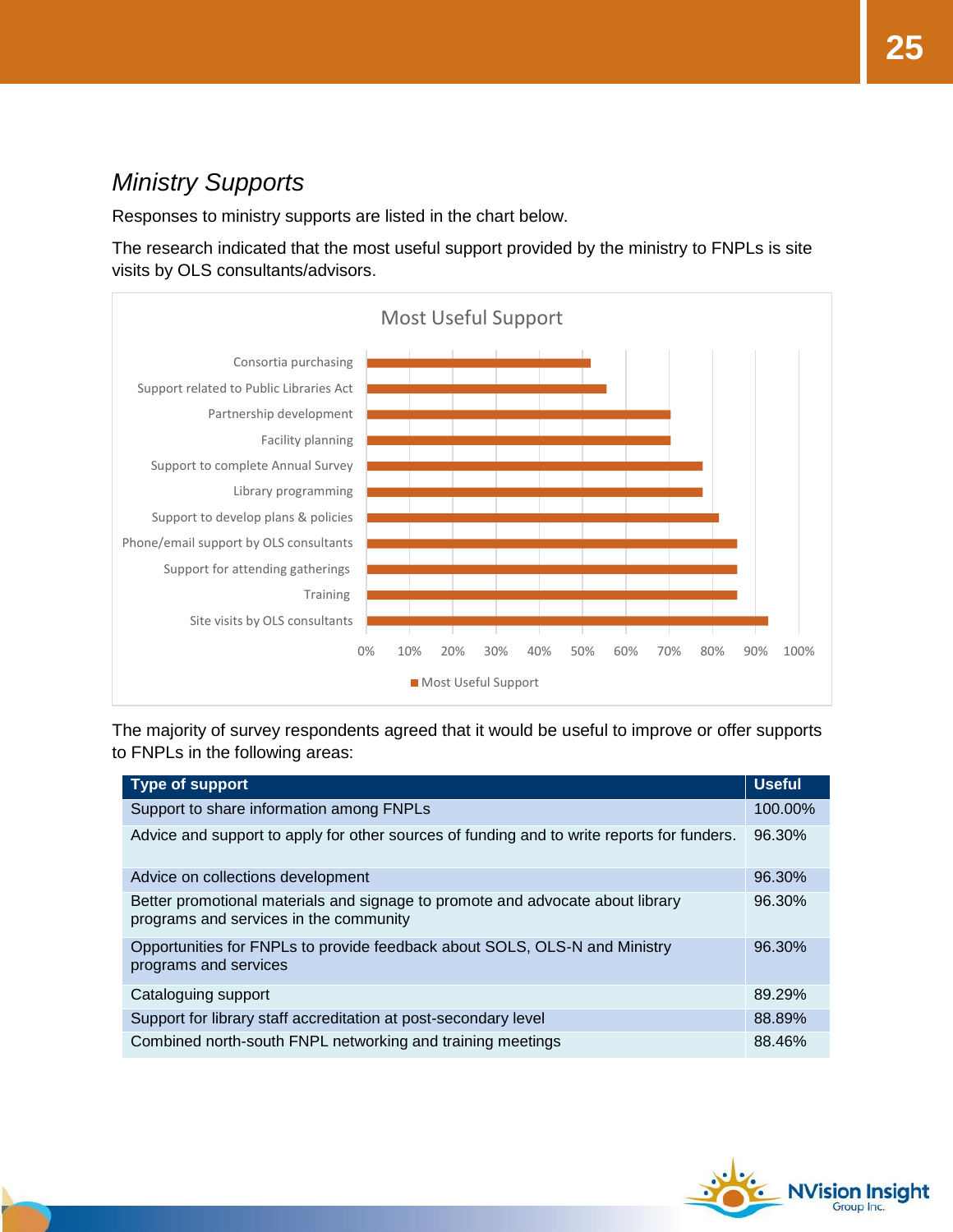## <span id="page-25-0"></span>**6 Recommendations**

#### <span id="page-25-1"></span>*Recommendation #1: Improve funding structures, formulas and supports*

#### <span id="page-25-2"></span>**Recommendation #1 a): Implement a new funding structure and process.**

**Rationale:** The Needs Assessment research points to the conclusion that FNPLs would benefit from a new funding structure and process based on grassroots planning and models focused on improving services to First Nation communities. This report recommends, therefore, that MTCS work with the First Nation Strategic Action Group and FNPLs to implement First Nation-led planning process to identify options and opportunities for change. This could include: examining the role of First Nation consultants, First Nation advisors, CEOs, as well as the north/south divide; opportunities to streamline the proposal writing and reporting process, administrative responsibilities, and funding accountability structures (e.g., approaches for flowing funding outside of the Chief and Council); and ways to increase Indigenous cultural competency among FNPL staff.

#### <span id="page-25-3"></span>**Recommendation #1 b): Consider other funding formulas for operational funding.**

**Rationale:** The Needs Assessment research points to the conclusion that changes to MTCS's operational funding formulas would benefit FNPLs. For example, the current PLOG formula applied by MTCS is based on 1998 population statistics. This report recommends that PLOG be applied to the most recent available population statistics. In addition, when calculating funding formulas MTCS should take into account on-reserve realities: such as, access to basic needs (e.g., running water, adequate housing), community literacy levels, remoteness, and existing access to high-speed Internet. MTCS could look to the First Nations Education Council for advice in how to approach these changes. The First Nations Education Council developed a funding formula which "takes into account the quality and range of services schools must offer, as well as considering the additional costs inherent in certain factors that are unique to, or more prevalent among, First Nations schools" (p. 7).

#### <span id="page-25-4"></span>**Recommendation #1 c): Provide funding support for additional staff.**

**Rationale:** The Needs Assessment research points to the conclusion that FNPLs need additional funding to increase staffing levels, so that they can more adequately meeting their communities' needs for library programs and services. Library staff recommended various ways in which additional staff members would be beneficial, including providing administrative support, cataloguing, designing and delivering programs, advocacy and promotion, supporting programs and services outside regular business hours, filing, and researching new collections. MTCS should consider increasing the FNSS as well as work with other provincial ministries and the federal government to identify opportunities to increase staffing at FNPLs.

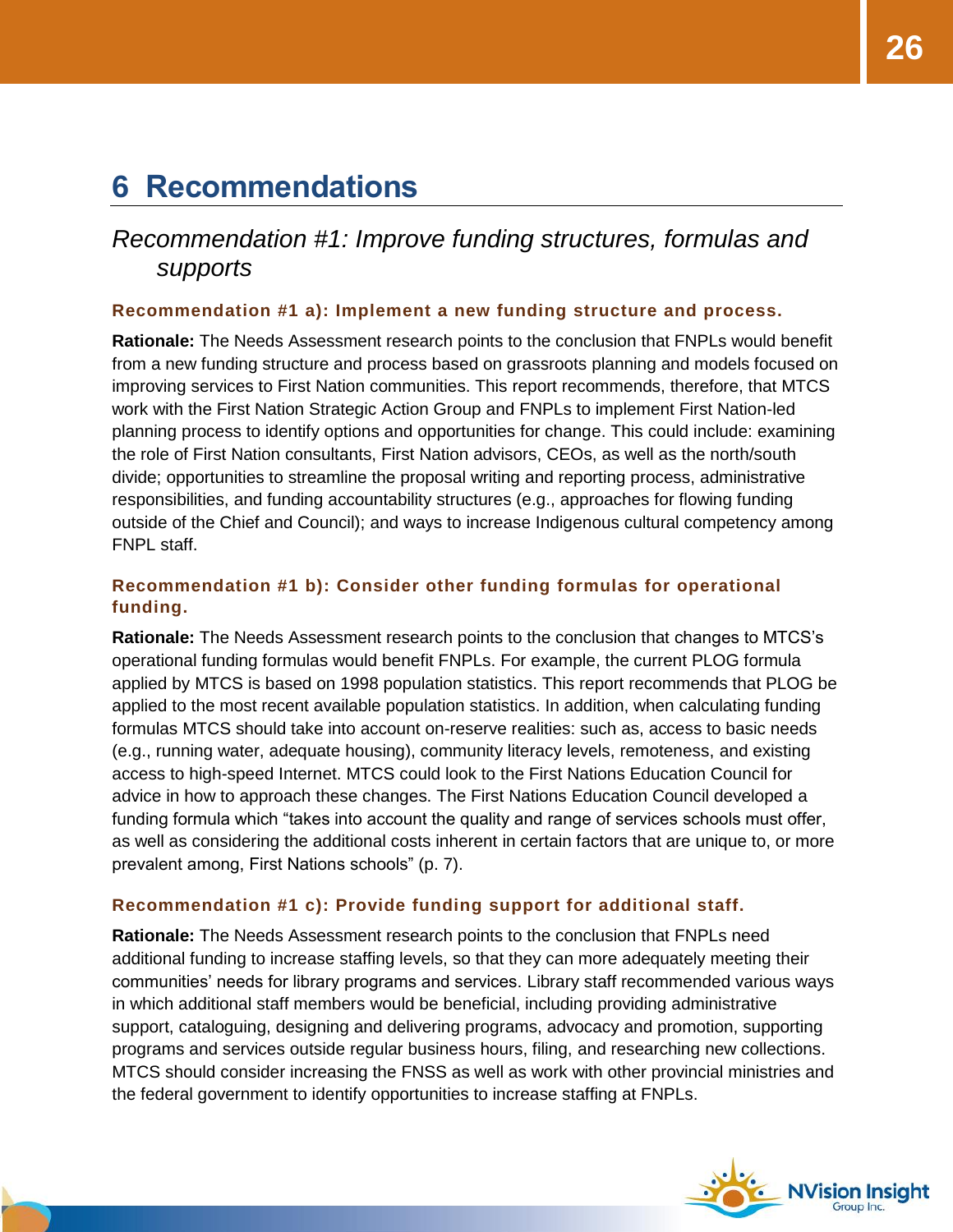### <span id="page-26-0"></span>*Recommendation #2: Support the preservation and revitalization of First Nation languages and cultural resources and programming.*

**Rationale:** The Needs Assessment research points to the conclusion that FNPLs have a unique opportunity to support the preservation and revitalization of First Nation languages and cultural resources and programming. This report recommends that MTCS explore opportunities support the FNPLs' ability to maintain and further develop these resources and programs. This recommendation is also mentioned in the National Aboriginal Librarian Association business plan (p. 9), in the FOPL's Culture Strategy Discussion recommendations (p. slide 13) and in the Parliamentary Assistant's report (p. 2).

#### <span id="page-26-1"></span>*Recommendation #3: Improve Coordination and Advocacy*

#### <span id="page-26-2"></span>**Recommendation #3 a): Bring northern and southern library staff together more frequently.**

**Rationale:** The Needs Assessment research points to the conclusion that most issues facing FNPLs are common in the north and the south and that the division of libraries between SOLS and OLS-N an unhelpful separation. This report recommends that MTCS and the provincial library services agencies find ways to bring FNPL staff together more frequently to support, encourage, and learn from each other. Training and networking sessions are one way to do this.

#### <span id="page-26-3"></span>**Recommendation #3 b): Coordinate with other Ontario ministries and the federal government for FNPL funding and support.**

**Rationale:** The Needs Assessment research points to the conclusion that FNPLs require support accessing and being eligible for funding opportunities. This report recommends that MTCS work with other provincial ministries and the federal government to identify opportunities to increase funding and other supports for FNPLs.

This was also recommended in the Parliamentary Assistant's report (p. 3) and it was included in the FNPLs' strategic plan in 2004 (p. 12), in the FOPL's submission to the Special Advisor to the Premier on Community Hubs (p. 10) and in the Parliamentary Assistant's report on conversations with FNPLs (p. 3) and mentioned as a challenge by the National Aboriginal Library Association, the Ontario Library Association and others. The Assembly of First Nations (AFN) adopted Resolution 49 in 2011 encouraging First Nations to support the need for federal funding dedicated for the ongoing operations of FNPLs (Southern Ontario Library Service, 2012).

#### <span id="page-26-4"></span>**Recommendation #3 c): Advocate for and support broadband Internet access for all First Nations in Ontario.**

**Rationale:** The Needs Assessment research points to the conclusion that FNPLs need significantly improved Internet access; the digital divide continues to be a major barrier in

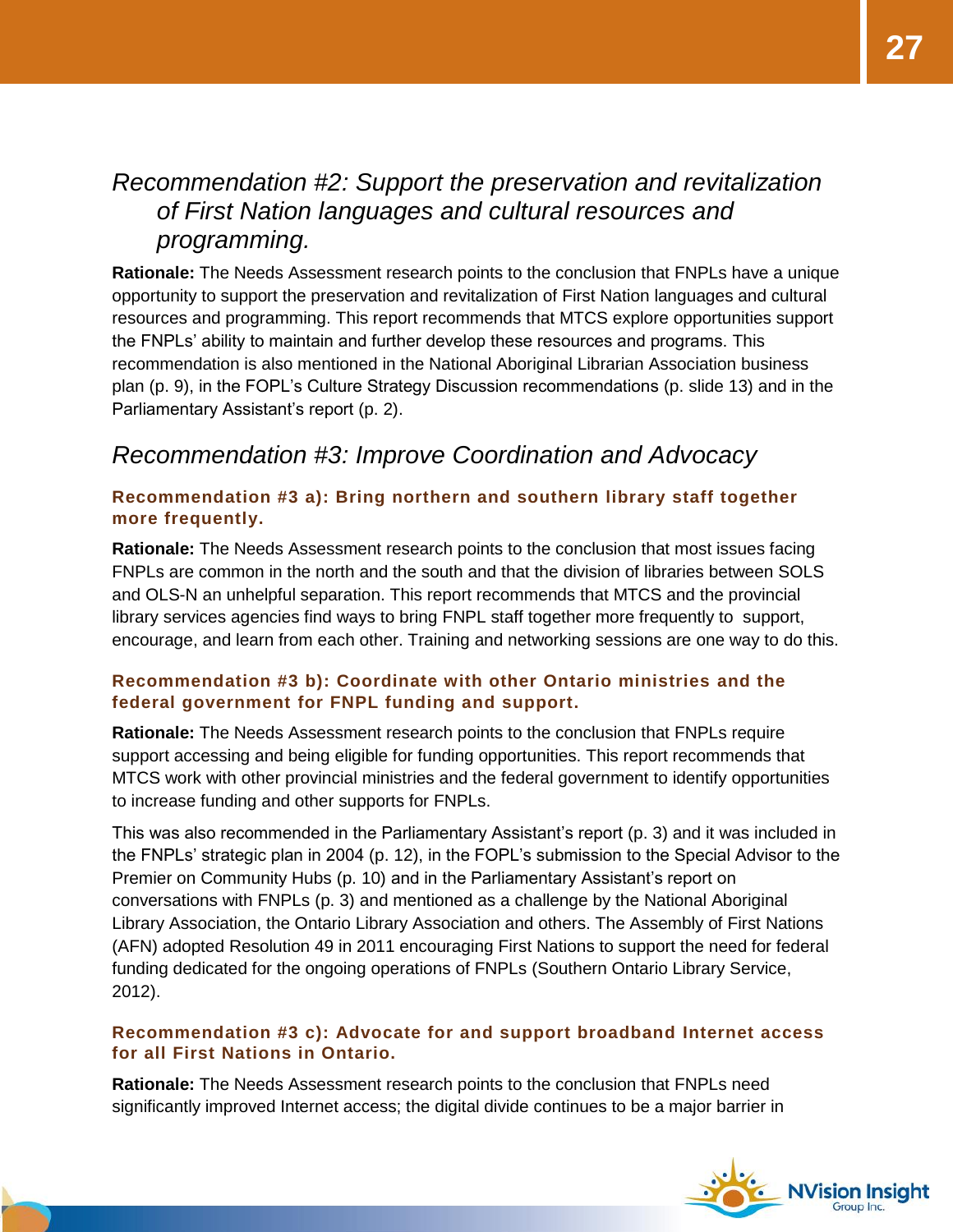accessing materials in many First Nation libraries (Aboriginal Peoples and access to Reading Materials, 2015, p. 16). This report recommends that MTCS work with other provincial ministries, the federal government, the Assembly of First Nations and other organizations (such as FOPL) to identify opportunities to improve Internet access for FNPLs.

#### <span id="page-27-0"></span>*Recommendation #4: Streamline and simplify reporting processes and expand eligible expenses.*

**Rationale:** The Needs Assessment research points to the conclusion that MTCS's current grant reporting and proposal writing is an unreasonable burden for FNPLs. In addition, the current definitions for eligible expenses for programs are too narrow. This report recommends that MTCS, in collaboration with FNPLs, streamline reporting requirements and expand the definitions for eligible expenses. This was also recommended by the Parliamentary Assistant (p. 2). This could include asking for information once per year, same time of year; condensing and simplifying annual reports; expanding list of eligible expenses to take into account the unique realities of First Nations and the ways FNPLs provide essential services to their communities beyond what non-Indigenous libraries provide; and develop plain language templates and tools.

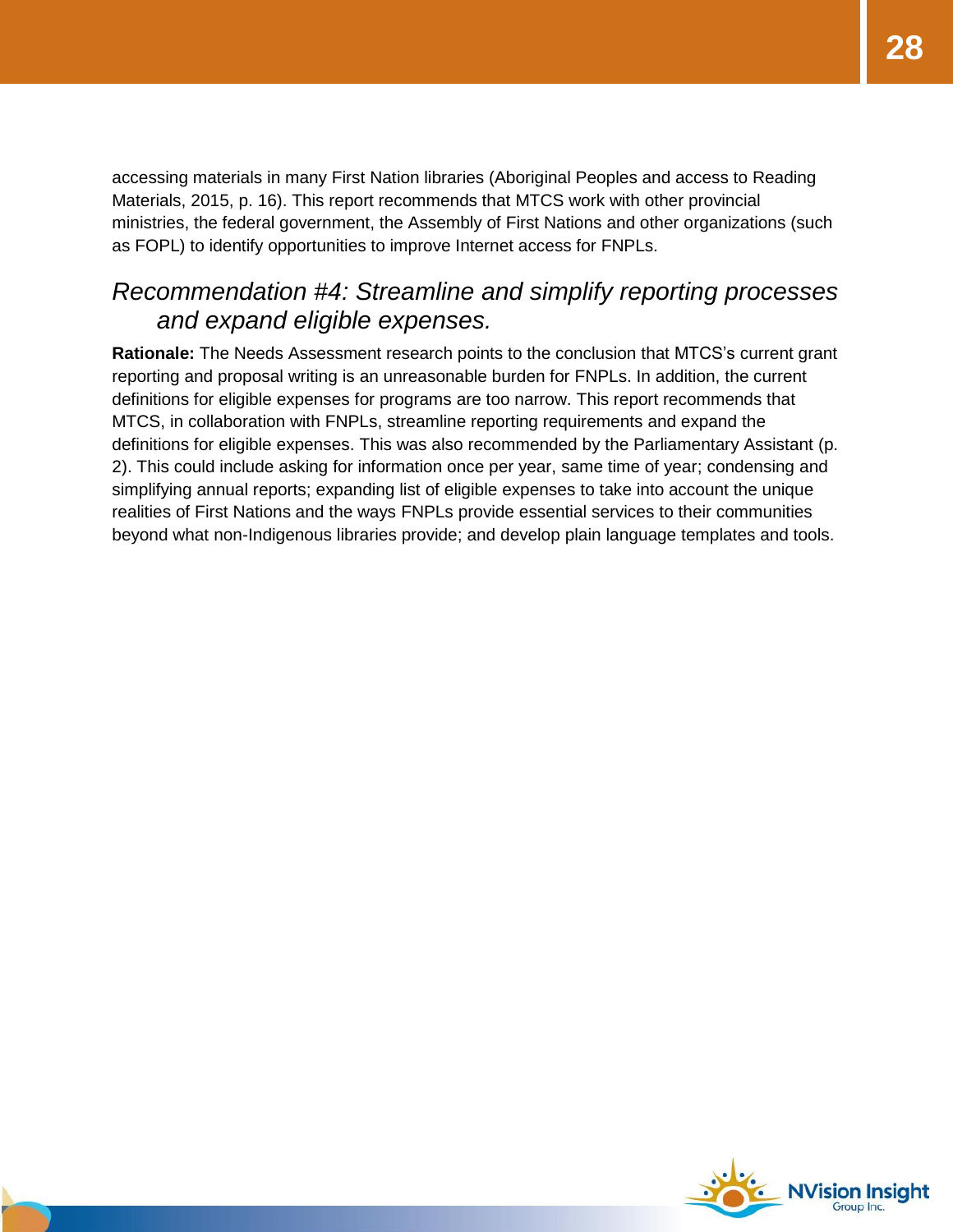#### <span id="page-28-0"></span>For further consideration

While this needs assessment focused on the 46 existing FNPLs, there are 87 First Nations in Ontario without a public library. MTCS could consider an engagement strategy or Needs Assessment with First Nations without a library to address questions, such as: What are the barriers, challenges and needs of those communities? Are there ways to support these communities to establish a public library?

In addition, more than half of First Nation citizens in Ontario live off-reserve. These individuals have access to municipal libraries, but how well are those libraries meeting the needs of Indigenous people?

Some First Nations are located in close proximity to municipalities. What is the relationship between the municipal library and the First Nation or between the municipal library and the FNPL? How could this relationship be strengthened (including cultural awareness opportunities, resource sharing, cost-savings)?

There may be opportunities, as part of ongoing reconciliation, for MTCS to work with library sector organizations and municipal library boards to ensure libraries offer programs, services, collections and opportunities for Indigenous people.

For example, First Nations individuals who live on reserve near a municipality (e.g. Wasauksing First Nation) may want to access to the local public library, because they are not local taxpayers they face steep annual fees to get a library card. Could these fees be waived?

Friendship Centres are important institutions for First Nations individuals who move from their First Nation into a town or city and seek out programs and services. Some Friendship Centres have libraries and resource centres. How could Friendship Centres be better connected to public libraries and FNPLs? There may, for example, be opportunities for partnerships, collaboration or knowledge-sharing between local libraries and Friendship Centres.

Resources are available to address these approaches. Numerous reports (Lee and Crichton, Aboriginal Library Services Working Group) have highlighted successful programs, services and collections that meet the needs of Indigenous people, including a five step approach for Library Boards, developed by Six Nations Public Library, to create policies "around commitment to Aboriginal content" (Saunders, 2013).

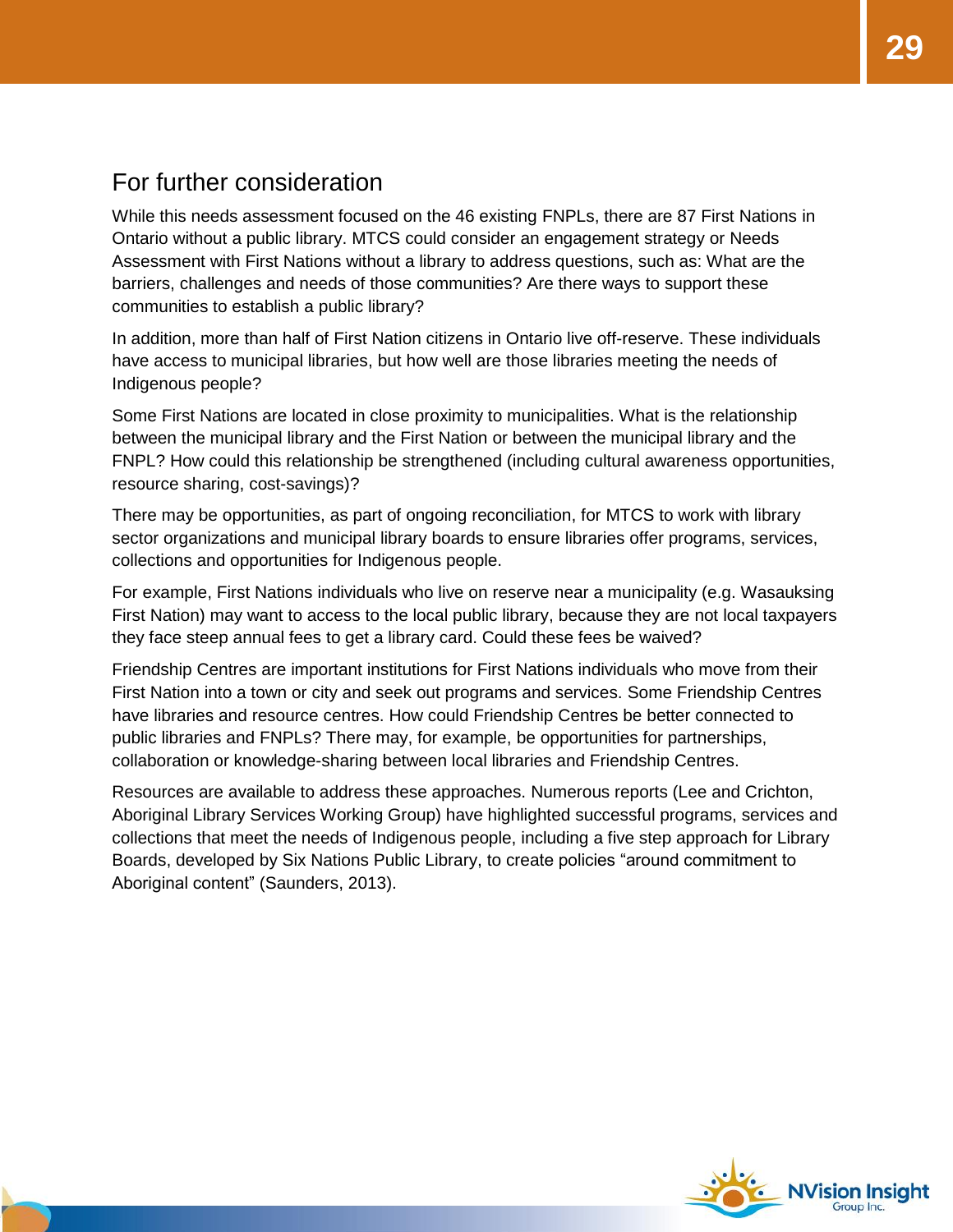# <span id="page-29-0"></span>**7 Bibliography**

- Aboriginal Library Services Working Group. (2009). *Sound Practices in Library Services to Aboriginal Peoples: Inegrating Relationships, Resources and Realities.* Provincial/Territorial Public Library Council.
- Canadian Federation of Library Associations. (2015). *Truth and Reconciliation Commission*. Retrieved from Canadian Federation of Library Associations: http://cflafcab.ca/en/programs/truth-and-reconciliation/
- Federation of Ontario Public Libraries. (2011). *Capital Needs Assessment.* Toronto: Federation of Ontario Public Libraries.
- Federation of Ontario Public Libraries. (2015). *First Nations Public Libraries: A Peer Study 2012-2014.* Toronto: Federation of Ontario Public Libraries.
- Federation of Ontario Public Libraries. (2015). *Submission to Special Advisor to the Premier on Community Hubs.* Toronto: Federation of Ontario Public Libraries.
- Federation of Ontario Public Libraries. (2016). Culture Strategy Discussion: Share Your Ideas! Ontario.
- First Nation Public Library Strategic Plan Liaison Committee. (2004). *Our Way Forward: Strategic Plan First Nation Public Libraries.* Retrieved from http://www.olsn.ca/proofs/Our\_Way\_Forward/Downloads/Text%20vesion%20- %20%20First%20Nations%20Library%20Final%20June%2011.pdf

First Nation Strategic Action Group. (2014). A Business Case for First Nation Public Libraries.

- First Nations Education Council. (2009). *Supporting a Comprehensive and Equitable Funding Framework: FNEC Rationale for Funding Formula for First Nations Elementary and Secondary Schools.* First Nations Education Council.
- Government of Canada. (n.d.). *Explore Careers-Job Market Report Librarians*. Retrieved from Government of Canada Job Bank: http://www.jobbank.gc.ca/reporteng.do;jsessionid=A79B894876132198B38E6AD97509832B.imnav76?area=27236&lan g=eng&noc=5111&action=final&ln=p&s=1&source=8#wages
- Government of Ontario. (1990). Public Libraries Act. *R.S.O. 1990, c. P.44*. Retrieved from https://www.ontario.ca/laws/statute/90p44#BK36
- Government of Ontario. (2015). *The Ontario Culture Strategy: Telling our stories, growing our economy.* Toronto: Government of Ontario. Retrieved from https://files.ontario.ca/ontarios\_culture\_strategy\_en2\_aoda\_final-s.pdf
- Government of Ontario. (2016). *The Journey Together: Ontario's Commitment to Reconciliation with Indigenous Peoples.* Toronto: Government of Ontario.

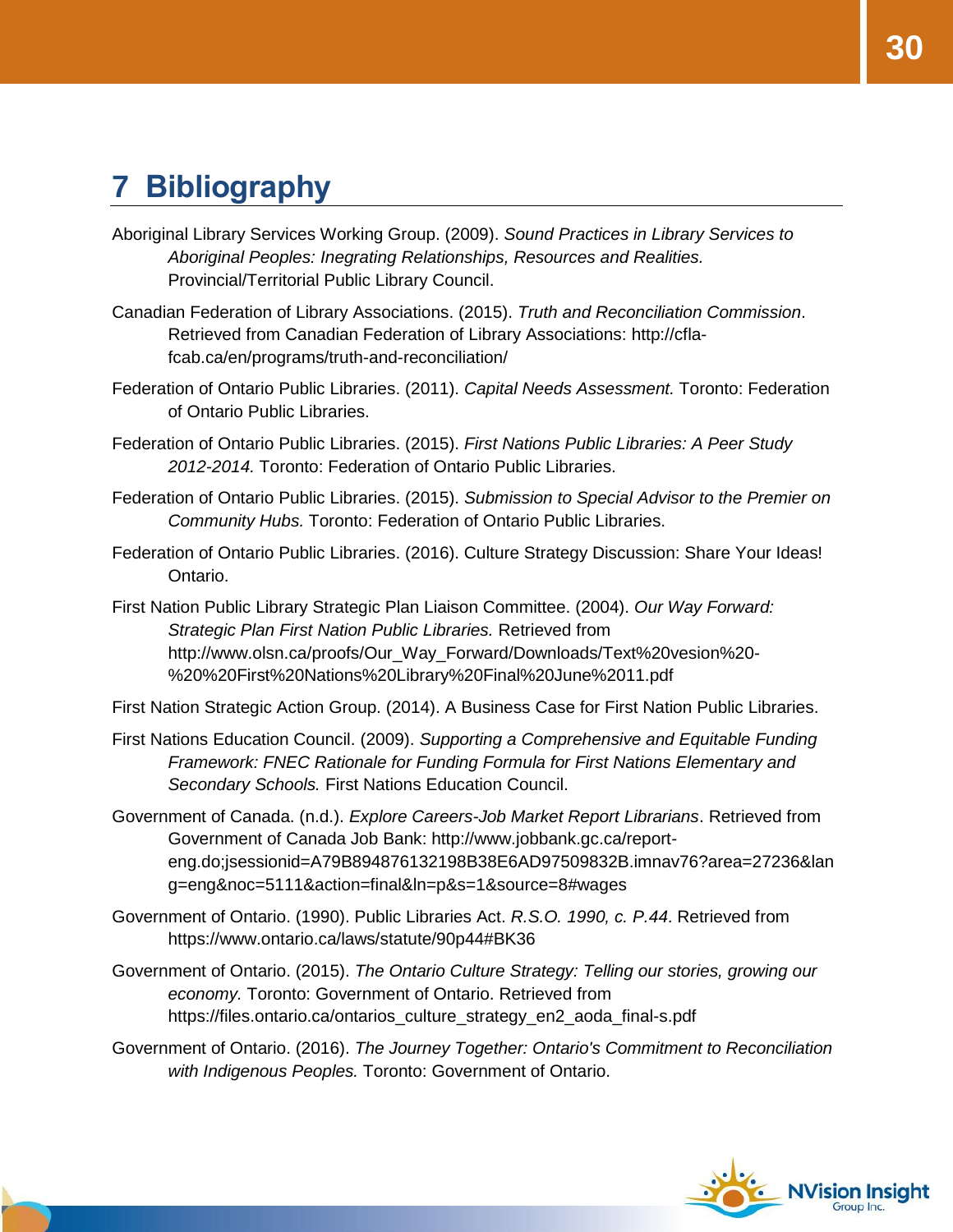- Government of Ontario. (2016). *The Journey Together: Ontario's Commitment to Reconciliation with Indigenous Peoples Summary.* Retrieved from Government of Ontario: https://files.ontario.ca/trc\_summary-english-accessibility.pdf
- Gulati, S. (2013). *Literacy Matters: Unlocking the LIteracy Potential of Aboriginal Peoples in Canada.* Toronto: TD Economics. Retrieved from http://www.td.com/document/PDF/economics/special/LiteracyMattersUnlockingtheLiterac yPotentialofAboriginalPeoplesinCanada.pdf
- Kelly, T. (2017, January 31). Markham signs partnership accord with Eabametoong First Nation. Markham, ON, Canada. Retrieved from http://www.yorkregion.com/news-story/7095569 markham-signs-partnership-accord-with-eabametoong-first-nation/
- Lee, D., & Crichton, D. (2008). *Best Practices in Library Services for Aboriginal Peoples in Saskatchewan.*
- Manifest Communications. (2014). *First Nations Public Library Advocacy Strategy.* Manifest Communications.
- Ministry of Tourism, Culture and Sport. (2015). 2015 Annual Survey of Public Libraries-Blank Survey-English.
- Ministry of Tourism, Culture and Sport. (2016). Copy of BF Ministry 2014 FN Data-needs assessment.
- Ministry of Tourism, Culture and Sport. (2016). First Nation Public Libraries in Ontario Needs Assessment PowerPoint presentation. Toronto.
- Ministry of Tourism, Culture and Sport. (2016). *List of Recommended Resources-Needs Assessment.* Toronto: Ministry of Tourims, Culture and Sport.
- Ministry of Tourism, Culture and Sport. (2017). *ON Report.* Toronto: Ministry of Tourism, Culture and Sport.
- Mishibinijima, S. (n.d.). *A Business Case for First Nation Public Libraries.*
- Molyneux, MSLS, PhD, Statistician, R. E., & Abram, MLS, FSLA, Executive Director, FOPL, S. (2016). *Ontario Public Library Operating Data 2005-2014 Overview.*
- National Aboriginal Library Association. (2016). *Three Year Business Plan: Improving Reading of Aboriginal People.* Vancouver: National Reading Campaign. Retrieved from http://www.nationalreadingcampaign.ca/wp-content/uploads/2013/08/NALA-Final-Report.pdf
- NVision Insight Group. (2017, January). *Survey Monkey*. Retrieved from OFNPL Needs Assessment Survey.
- Ontario Library Association. (n.d.). *First Nation Public Libraries Fact Sheet.* Retrieved from Ontario Library Association:



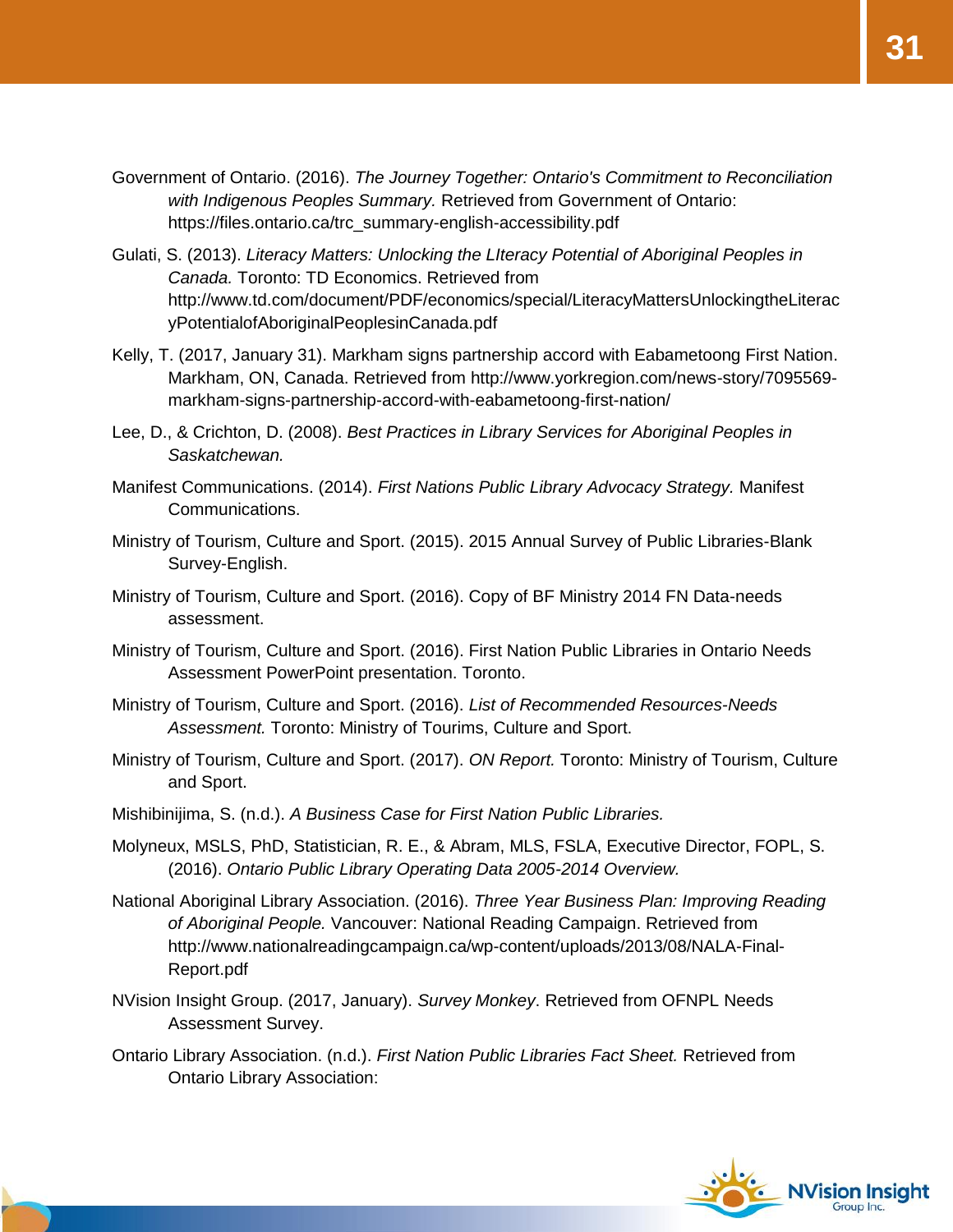http://olaimis.etechhosting.ca/web\_test/Documents/OLA/issues/OFN-Public-Libraries-INFO-SHEET.pdf

- Ontario Ministry of Culture. (2008). *Third Generation Public Libraries: Visionary Thinking and Service Development in Public Libraries (to 2020) and Potential Application in Ontario.* Toronto: Ministry of Culture.
- Ontario, G. o. (2015). *Data Catalogue-Ontario public library statistics*. Retrieved from Government of Ontario: https://www.ontario.ca/data/ontario-public-library-statistics
- Parliamentary Assistant Ministry of Tourism, Culture and Sport. (2015). *Summary of Conversations with FNPLs.* Toronto: Ministry of Tourism, Culture and Sport.
- Saunders, D. S. (2013, Spring). Policy as a Commitment to First Nations Collections. *Inside OLBA*, pp. 10-11.
- Southern Ontario Library Service. (2012). *Focus on First Nation Public Libraries in Ontario: A Resoruce Document for Chief and Council.* Southern Ontario Library Service.
- Statistics Canada. (2011). *Aboriginal Peoples in Canada: First Nations People, Metis and Inuit*. Retrieved from Statistics Canada: https://www12.statcan.gc.ca/nhs-enm/2011/as-sa/99- 011-x/99-011-x2011001-eng.cfm
- Stonepath Research Group. (2015). *Aboriginal Peoples and access to Reading Materials.* Toronto: National Reading Campaign.